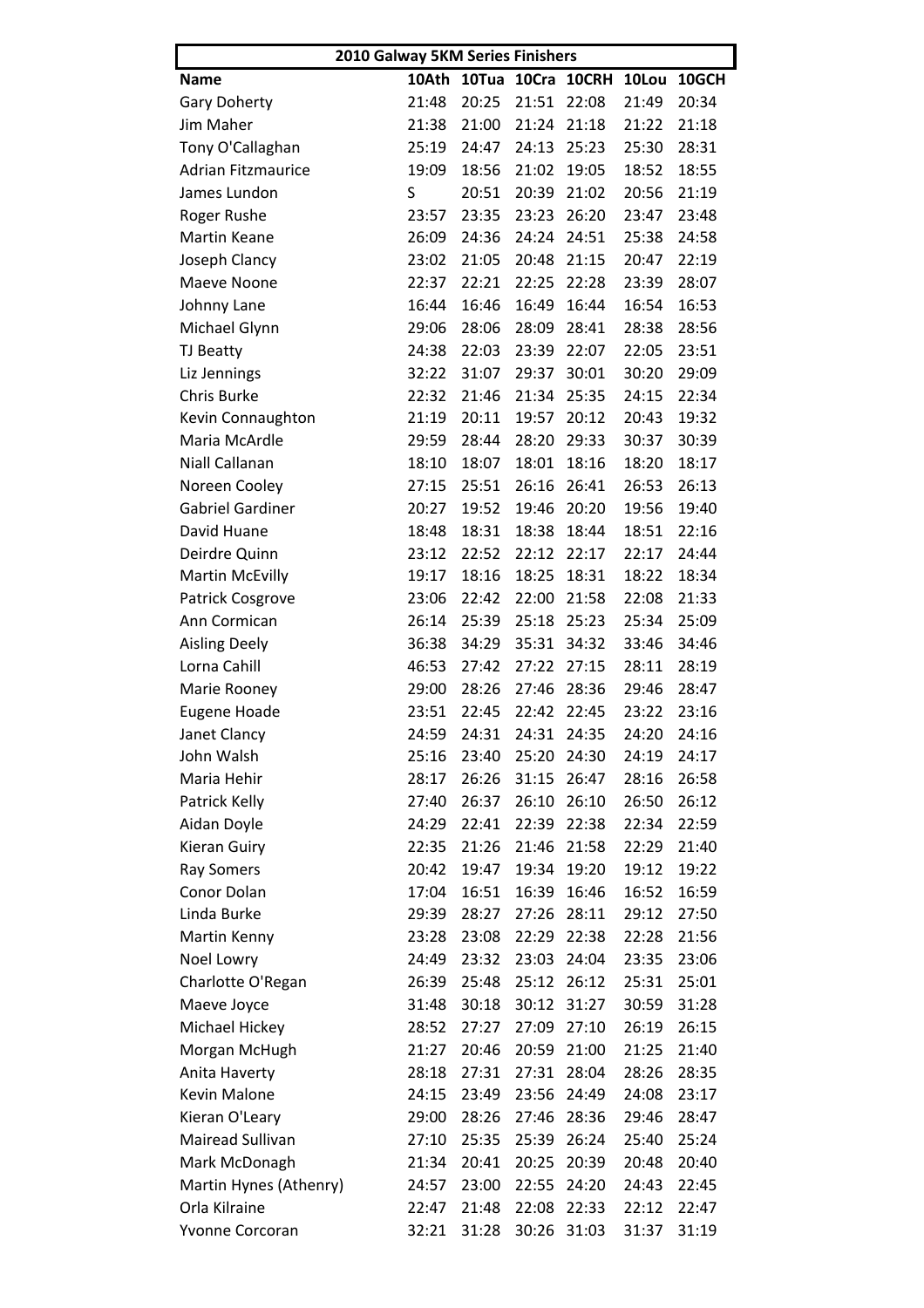| <b>Brian Garvey</b>      | 25:18 | 22:58 | 22:52 | 23:02 | 23:17 | 22:41 |
|--------------------------|-------|-------|-------|-------|-------|-------|
| Deirdre Ward             | 30:10 | 29:48 | 30:15 | 29:49 | 29:43 | 29:05 |
| Donal Gill               | 28:41 | 26:33 | 26:22 | 27:15 | 27:22 | 27:02 |
| Enda Callanan            | 24:47 | 22:22 | 22:07 | 22:17 | 23:14 | 22:25 |
| Jennifer Quinn           | 25:03 | 23:46 | 23:23 | 23:42 | 23:49 | 22:35 |
| <b>Thomas Porter</b>     | 19:31 | 19:05 | 18:53 | 19:21 | 19:36 | 19:35 |
| Colin McIlrath           | 24:05 | 23:25 | 23:27 | 24:18 | 24:45 | 23:47 |
| Mike O'Mahony            | 22:03 | 20:55 | 21:02 | 20:56 | 21:20 | 21:16 |
| Monenna Fitzgerald       | 27:15 | 25:38 | 26:22 | 25:44 | 25:09 | 25:42 |
| Orla McCluskey           | 31:22 | 30:35 | 31:40 | 32:18 | 30:49 | 29:34 |
| Vincent Jordan           | 26:54 | 25:36 | 24:52 | 26:26 | 26:05 | 24:25 |
| Anne Higgins             | 29:25 | 28:07 | 27:00 | 27:41 | 27:14 | 26:39 |
| Denise Kennedy           | 24:58 | 23:57 | 23:21 | 23:07 | 23:13 | 23:15 |
| James Kelly              | 21:58 | 21:24 | 21:23 | 21:39 | 21:27 | 21:00 |
| Liam Nolan               | 21:07 | 20:05 | 19:58 | 20:38 | 20:26 | 20:41 |
| Michelle Tooher          | 24:31 | 23:57 | 23:42 | 24:21 | 24:39 | 26:49 |
| Owen Adye-Curran         | 18:45 | 18:53 | 18:09 | 18:29 | 18:51 | 22:09 |
| Philip Magnier           | 22:05 | 21:51 | 21:44 | 22:17 | 21:35 | 21:29 |
| Colm Brady               | 28:51 | 26:51 | 26:23 | 26:46 | 26:52 | 26:13 |
| Aengus O'Conghaile       | 23:01 | 20:36 | 20:33 | 21:38 | 21:16 | 21:28 |
| <b>Barbara Morrissey</b> | 33:11 | 32:20 | 32:23 | 33:14 | 33:19 | 32:39 |
| <b>Bernie Mulkerrins</b> | 29:30 | 28:25 | 27:43 | 29:03 | 28:47 | 28:17 |
| Ivor Geoghegan           | 25:33 | 24:21 | 23:00 | 23:40 | 23:48 | 22:31 |
| Joanne Dolan             | 24:21 | 23:02 | 23:03 | 23:30 | 23:45 | 23:22 |
|                          |       |       |       | 30:07 | 30:23 |       |
| Liz Keyes                | 32:12 | 31:10 | 29:39 |       |       | 30:12 |
| Paula Hynes              | 28:16 | 27:17 | 26:51 | 27:12 | 30:23 | 27:32 |
| Sarah King               | 28:13 | 26:13 | 26:09 | 26:42 | 26:37 | 26:44 |
| <b>Judith Roche</b>      | 25:08 | 24:32 | 23:43 | 23:49 | 24:22 | 24:00 |
| Maire Leader             | 26:35 | 26:40 | 24:55 | 25:21 | 25:15 | 24:49 |
| Maria Long               | 25:11 | 23:39 | 23:43 | 24:14 | 24:22 | 25:32 |
| Norma O'Rourke           | 31:52 | 31:58 | 32:47 | 38:18 | 34:24 | 35:07 |
| Paul Keane               | 17:14 | 16:56 | 17:06 | 17:10 | 17:07 | 17:16 |
| Paul Miskella            | 24:11 | 22:25 | 22:22 | 23:23 | 22:49 | 21:59 |
| Pauline Murray           | 25:48 | 24:31 | 24:46 | 24:53 | 25:01 | 25:17 |
| Anne McMahon             | 33:39 | 32:05 | 32:39 | 32:33 | 33:08 | 33:19 |
| Fintan Hyland            | 17:28 | 17:18 | 17:10 | 17:11 | 17:07 | 16:52 |
| Keith Devane             | 25:38 | 24:59 | 24:53 | 26:00 | 25:23 | 24:31 |
| Padraic Moran            | 26:17 | 25:59 | 25:02 | 25:36 | 27:13 | 26:29 |
| Paul Giblin              | 19:07 | 18:34 | 18:11 | 18:21 | 18:27 | 22:20 |
| Adrienne Walsh           | 27:03 | 25:58 | 25:21 | 25:52 | 25:37 | 25:31 |
| Aileen Tangney           | 28:36 | 27:14 | 27:39 | 27:50 | 27:46 | 27:43 |
| Eimear Kyne              | 25:29 | 24:43 | 24:06 | 23:32 | 24:11 | 24:08 |
| Niamh Broderick          | 22:26 | 21:17 | 22:00 | 21:59 | 22:00 | 21:36 |
| Oonagh Walsh             | 24:19 | 23:11 | 22:59 | 24:15 | 23:52 | 23:28 |
| Aoife Morrissey          | 30:20 | 29:32 | 29:30 | 30:11 | 29:28 | 29:01 |
| Ciara Heverin            | 32:48 | 30:19 | 30:08 | 29:58 | 30:16 | 29:28 |
| Louis Brennan            | 21:40 | 20:44 | 19:56 | 20:02 | 20:24 | 20:14 |
| Louise Butler            | 30:01 | 29:35 | 28:49 | 28:41 | 28:50 | 28:57 |
| Alicia Gormley           | 22:06 | 21:00 | 21:24 | 21:40 | 21:59 | 21:26 |
| <b>Brian McGee</b>       | 25:11 | 24:07 | 23:59 | 24:24 | 23:51 | 23:51 |
| Celia Miskella           | 27:05 | 25:22 | 25:06 | 25:29 | 24:56 | 25:37 |
| Delma Carey              | 31:06 | 30:26 | 29:25 | 30:30 | 30:27 | 30:00 |
| <b>Gerard Reid</b>       | 23:00 | 22:10 | 22:04 | 22:05 | 22:55 | 22:13 |
| Ann Lyons                | 25:30 | 23:25 | 23:38 | 24:51 | 24:22 | 23:34 |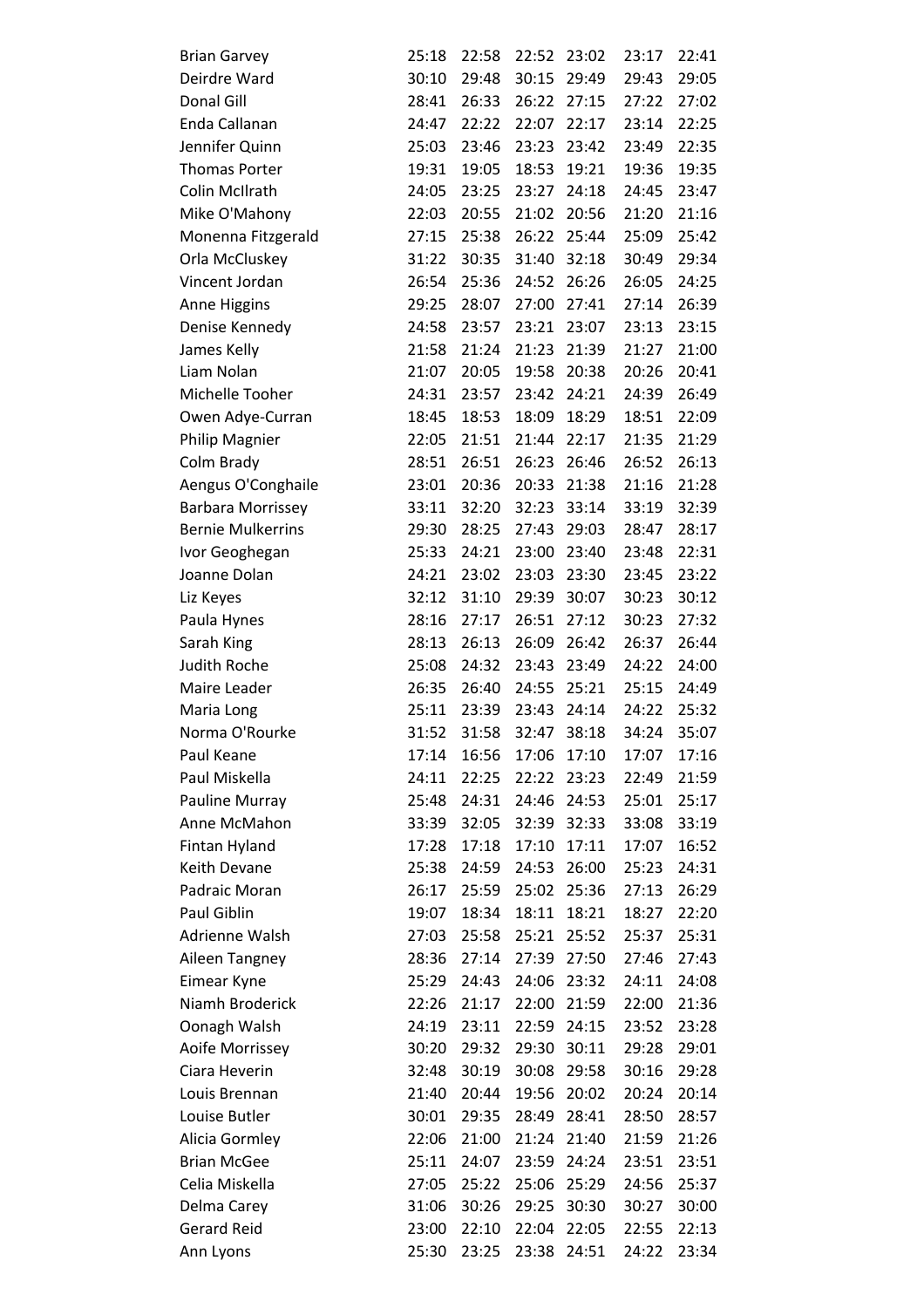| Carolyn Faherty              | 34:42 | 29:53 | 30:52 | 29:17 | 29:19 | 27:47 |
|------------------------------|-------|-------|-------|-------|-------|-------|
| Della O'Donnell              | 30:02 | 29:32 | 29:17 | 28:57 | 29:06 | 28:52 |
| Donal Keane                  | 24:49 | 23:00 | 22:33 | 23:58 | 23:21 | 22:17 |
| Doris Laepple                | 24:23 | 23:46 | 24:02 | 24:44 | 24:48 | 23:33 |
| Helen Doheny                 | 35:49 | 33:05 | 32:39 | 33:35 | 32:36 | 32:21 |
| Helen Noonan                 | 26:02 | 25:14 | 25:22 | 26:04 | 25:56 | 25:57 |
| Jennifer Doyle               | 27:14 | 26:05 | 26:05 | 25:59 | 25:58 | 25:38 |
| Joanne Hynes                 | 32:06 | 30:19 | 29:44 | 31:00 | 30:21 | 29:17 |
| John Conaghan                | 23:22 | 23:24 | 22:39 | 23:09 | 23:27 | 23:33 |
| Louise Hennelly              | 27:48 | 25:40 | 26:22 | 26:57 | 26:28 | 26:22 |
| Maria Burke                  | 26:58 | 26:17 | 26:14 | 26:39 | 27:06 | 26:25 |
| Marie Murphy                 | 31:05 | 30:01 | 29:25 | 29:53 | 30:27 | 30:00 |
| Mary Reilly                  | 28:20 | 28:01 | 27:43 | 28:48 | 28:10 | 28:17 |
| Mary-Clare O'Hara            | 31:20 | 29:48 | 30:09 | 29:53 | 28:23 | 28:20 |
| <b>Sinead Goaley</b>         | 22:58 | 21:44 | 21:12 | 21:36 | 23:50 | 21:55 |
| Veronica Comer               | 28:55 | 27:53 | 27:24 | 26:57 | 26:41 | 27:33 |
| <b>Brendan Barrett</b>       | 26:55 | 27:14 | 25:13 | 25:55 | 24:59 | 24:29 |
| Denise Connaughton           | 25:57 | 24:16 | 23:43 | 24:11 | 25:45 | 25:30 |
| Dervail O'Connor             | 28:13 | 27:13 | 26:43 | 26:40 | 26:53 | 26:30 |
| Eric Costello                | 21:30 | 20:15 | 19:40 | 19:16 | 19:25 | 18:54 |
| John Kilraine                | 21:33 | 20:51 | 20:58 | 21:13 | 21:05 | 21:18 |
| Josephine Cullen             | 30:16 | 28:28 | 27:27 | 28:42 | 28:34 | 27:54 |
| Louise Mulligan              | 26:50 | 25:06 | 25:30 | 26:33 | 25:55 | 25:12 |
| Martina Doheny               | 29:43 | 29:26 | 29:49 | 30:19 | 29:53 | 29:56 |
| Miriam Rabbitte-Comar        | 31:58 | 30:48 | 31:03 | 30:32 | 31:34 | 30:03 |
| Patricia Walsh               | 34:40 | 32:17 | 32:23 | 32:40 | 32:41 | 34:24 |
| Ruan La Cock                 | 27:42 | 25:31 | 25:24 | 25:27 | 23:42 | 24:05 |
| Sarah McDonagh               | 29:27 | 26:53 | 26:56 | 27:09 | 28:59 | 26:54 |
| Suzanne Brennan              | 30:31 | 25:39 | 25:06 | 30:33 | 25:32 | 25:50 |
| Wayne McMahon                | 24:21 | 22:44 | 22:23 | 23:24 | 23:24 | 23:14 |
| Bernie O'Sullivan            | 28:32 | 27:56 | 26:48 | 27:59 | 27:58 | 26:43 |
| <b>Brendan Davey</b>         | 24:40 | 23:04 | 22:58 | 22:58 | 23:00 | 22:43 |
| Martha Flanagan              | 28:59 | 27:15 | 27:19 | 26:56 | 27:40 | 27:58 |
| Michelle Queally             | 25:16 | 22:14 | 21:59 | 22:01 | 23:42 | 22:48 |
| Pauline Mulqueen             | 29:02 | 27:51 | 27:48 | 27:31 | 28:24 | 28:50 |
| David Manning                | 26:48 | 23:45 | 24:34 | 24:48 | 24:58 | 24:13 |
| Rose Fahy                    | 33:19 | 30:18 | 34:15 | 30:52 | 30:40 | 30:36 |
| Geraldine Jennings           | 31:15 | 29:18 | 29:15 | 29:09 | 29:37 | 29:22 |
| lan Quinn                    | 23:19 | 22:25 | 22:16 | 22:38 | 22:32 | 23:02 |
| TJ McHugh                    | 16:51 | 16:35 | 16:25 | 21:57 | 16:36 | 20:29 |
| Aislin Le Provost            | 37:10 | 35:11 | 35:33 | 36:11 | 30:59 | 37:12 |
| Annette Keane                | 21:57 | 21:25 | 21:18 | 21:34 | 21:53 | 21:39 |
| Annmarie Murphy              | 31:39 | 31:22 | 30:52 | 31:14 | 32:46 | 32:01 |
| <b>Barry Downey</b>          | 30:32 | 25:56 | 24:14 | 31:23 | 30:18 | 30:19 |
| <b>Blathnaid Connaughton</b> | 30:03 | 29:09 | 28:33 | 28:47 | 29:19 | 28:54 |
| <b>Brigid Walsh</b>          | 29:01 | 28:40 | 27:56 | 28:47 | 28:04 | 27:41 |
| Catherine McLoughlin         | 37:08 | 32:08 | 30:43 | 24:37 | 21:52 | 31:28 |
| Deirdre Matthews             | 30:05 | 27:55 | 28:12 | 29:16 | 29:27 | 29:01 |
| <b>Elaine Quinn</b>          | 27:52 | 26:31 | 27:06 | 26:12 | 27:18 | 27:11 |
| <b>Gemma MacNally</b>        | 32:43 | 31:23 | 31:37 | 31:25 | 30:29 | 30:39 |
| <b>Gerard Flynn</b>          | 26:47 | 25:25 | 24:33 | 26:07 | 25:27 | 25:06 |
| James Gleeson                | 25:36 | 25:11 | 24:18 | 24:32 | 24:45 | 24:15 |
| Jannette Murray              | 27:28 | 26:57 | 26:58 | 27:48 | 26:42 | 26:12 |
| Joan O'Connor                | 29:28 | 28:34 | 28:24 | 28:25 | 28:23 | 29:57 |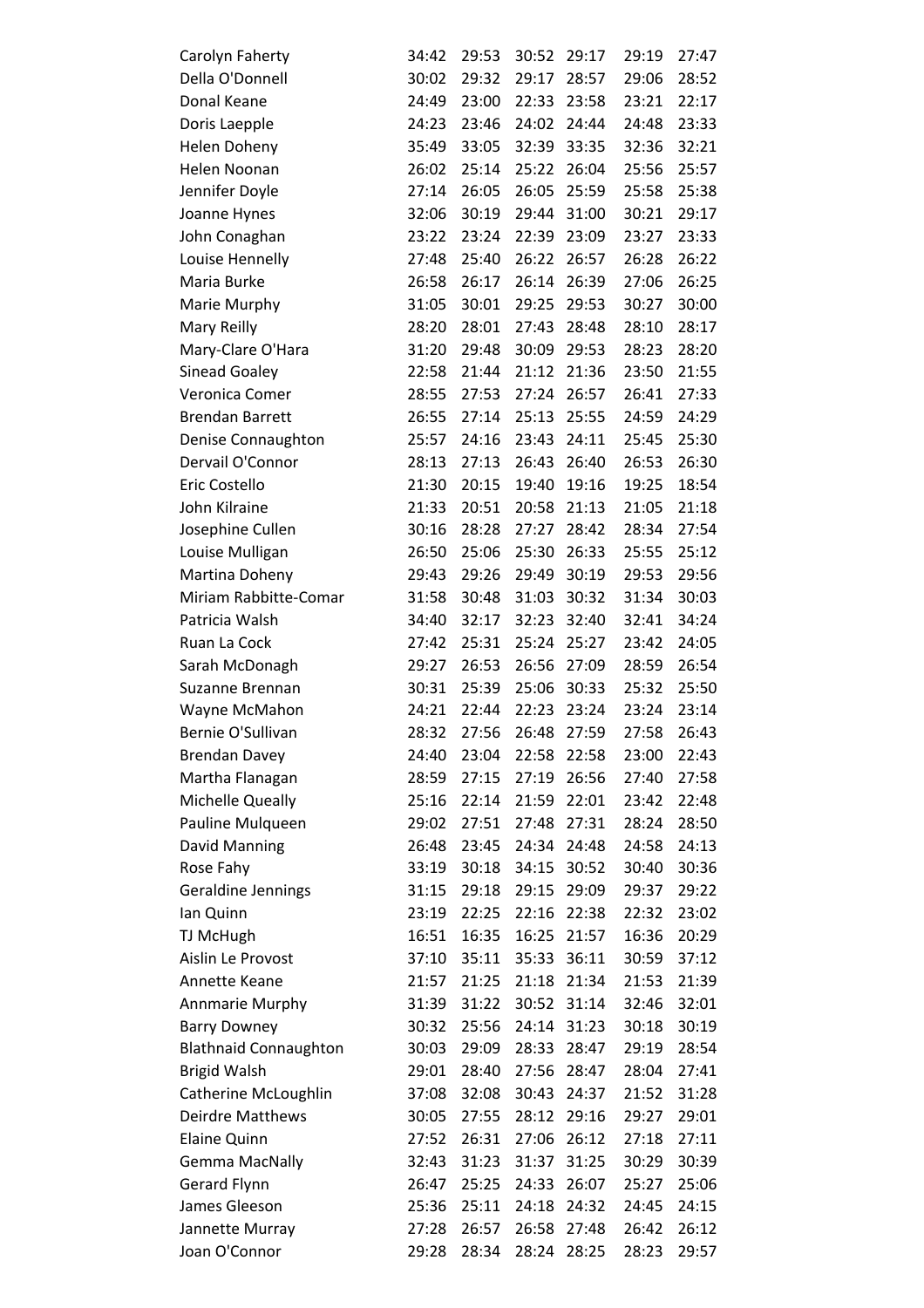| Karen Curran           | 28:59 | 28:28 | 27:30 | 28:12 | 28:44 | 28:28 |
|------------------------|-------|-------|-------|-------|-------|-------|
| Kelly Kilbane          | 27:47 | 27:31 | 27:03 | 27:31 | 26:40 | 27:46 |
| Lorraine Burke         | 33:05 | 32:05 | 31:45 | 32:07 | 33:11 | 31:54 |
| Magdalena Jurga        | 25:14 | 21:42 | 24:05 | 24:15 | 23:53 | 24:00 |
| Marie Curran           | 28:07 | 28:45 | 27:52 | 29:00 | 28:38 | 28:55 |
| Niamh Lawless          | 34:41 | 31:50 | 33:14 | 33:04 | 33:18 | 31:37 |
| Paula O'Connor         | 29:42 | 28:26 | 28:34 | 28:58 | 28:18 | 28:19 |
| Paula Rooney           | 27:05 | 26:55 | 26:16 | 26:37 | 26:35 | 26:57 |
| Paulina Rajko-Nenow    | 26:09 | 24:53 | 36:53 | 20:55 | 27:17 | 25:51 |
| <b>Pauline Hession</b> | 40:20 | 22:50 | 22:12 | 27:09 | 24:10 | 23:34 |
| Philomena Martin       | 34:26 | 32:12 | 31:47 | 32:27 | 32:18 | 31:01 |
| Rachel Waldron         | 29:16 | 26:49 | 26:23 | 26:51 | 26:34 | 26:55 |
| Ronan Mulvey           | 22:38 | 23:18 | 21:13 | 21:51 | 22:12 | 21:42 |
| Selena Fagan           | 34:35 | 33:33 | 32:10 | 32:42 | 33:55 | 31:59 |
| <b>Suzanne Tetley</b>  | 23:37 | 22:48 | 22:39 | 22:57 | 23:02 | 23:03 |
| Sylvia Kingsland       | 34:42 | 33:38 | 33:14 | 33:08 | 33:18 | 34:00 |
| <b>Teresa McCarry</b>  | 33:07 | 30:52 | 29:53 | 29:15 | 30:07 | 29:45 |
| <b>Thomas Mannion</b>  | 27:47 | 25:39 | 24:41 | 25:03 | 25:51 | 26:18 |
| <b>Tina Campbell</b>   | 33:38 | 30:48 | 30:00 | 31:01 | 29:51 | 29:12 |
| <b>Tony Nevin</b>      | 18:49 | 18:29 |       | 18:54 | 18:38 | 19:17 |
| Kevin O'Dea            | 20:07 | 19:50 | 19:37 |       | 20:41 | 19:47 |
| <b>Billy King</b>      | 17:51 | 17:31 | 17:14 | 17:44 | 17:44 |       |
| Cormac O'Connor        | 22:13 | 20:45 |       | 21:37 | 21:33 | 21:24 |
| Siobhan Glynn          | 23:48 |       | 24:54 | 23:47 | 24:04 | 24:20 |
| Anne-Marie Walsh       | 24:38 | 24:49 | 24:42 | 25:15 | 25:07 |       |
| Brendan Monaghan       | 20:51 |       | 20:22 | 20:31 | 20:54 | 20:17 |
| Jane-Ann Healy         | 20:05 | 18:42 | 18:42 |       | 19:01 | 23:39 |
| Darragh McShane        | 18:42 |       | 18:31 | 18:33 | 18:46 | 18:40 |
| William Cannon         | 25:45 | 23:48 | 22:20 | 23:05 | 23:54 |       |
| Martina Fahy           | 22:35 |       | 22:16 | 22:44 | 22:50 | 22:21 |
| Peter Payton           | 19:20 | 18:29 | 18:37 | 18:51 |       | 19:00 |
| Sean Connell           | 25:43 | 24:00 | 23:16 |       | 25:05 | 23:32 |
| <b>Andrew Talbot</b>   | 19:30 | 19:15 | 19:20 |       | 19:22 | 19:20 |
| Clodagh Lennon         | 25:30 | 21:45 | 21:51 |       | 24:22 | 24:03 |
| Ferdy Whelan           | 21:53 | 25:20 | 21:13 | 24:23 | 21:23 |       |
| Pauline Burke          | 24:51 |       | 23:36 | 23:54 | 24:50 | 24:04 |
| Joe Cormican           | 23:52 | 22:10 | 22:26 |       | 25:33 | 22:43 |
| <b>Seamus King</b>     | 21:05 | 19:29 | 26:01 | 20:10 | 20:00 |       |
| <b>Betty Coleman</b>   | 25:02 |       | 22:18 | 23:37 | 23:50 | 24:27 |
| <b>Frank Burke</b>     | 19:45 | 19:11 | 19:17 | 19:50 | 19:55 |       |
| John Flaherty          | 20:52 | 20:29 | 20:15 |       | 20:37 | 20:48 |
| <b>Bernie Kelly</b>    | 22:59 | 22:34 | 22:14 | 22:27 | 22:22 |       |
| Paul Stephens          | 21:25 |       | 20:47 | 21:09 | 20:43 | 20:38 |
| Robert Keary           | 26:40 | 24:52 | 24:55 |       | 26:09 | 24:35 |
| <b>Tommy Morrissey</b> | 22:19 | 21:32 |       | 21:22 | 21:31 | 21:03 |
| Andrea Ridge           | 28:30 |       | 27:14 | 28:06 | 43:17 | 29:26 |
| Anne Hunter            | 25:39 | 25:33 | 24:29 | 24:59 | 25:28 |       |
| John Flattery          | 20:23 | 19:52 | 19:40 | 19:52 |       | 21:42 |
| Michael McMahon        | 21:47 | 20:43 | 20:50 | 21:05 |       | 21:05 |
| Dave Mullins           | 18:54 |       | 19:02 | 18:58 | 19:26 | 19:03 |
| <b>Michael Duane</b>   | 21:15 | 20:44 |       | 21:04 | 20:56 | 20:39 |
| Angela McCluskey       | 32:16 | 31:28 | 30:55 | 30:57 |       | 31:29 |
| <b>Enda Munnelly</b>   | 20:58 | 20:36 |       | 20:37 | 21:11 | 22:23 |
| Frances Egan           | 30:33 | 29:05 | 28:46 | 29:37 |       | 30:29 |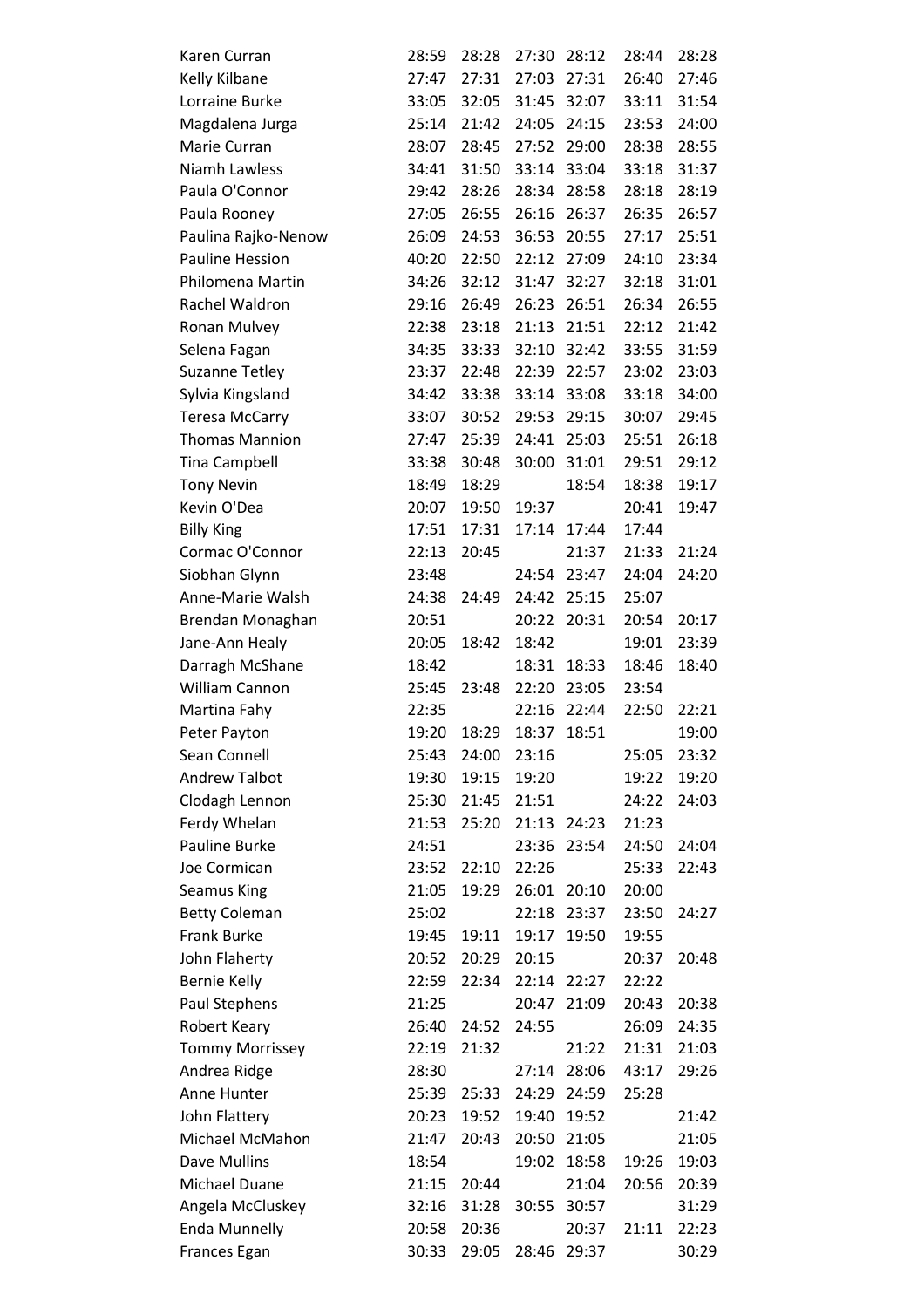| <b>Frank Noone</b>     | 27:24 | 23:46 | 23:06 | 23:28 |       | 24:55 |
|------------------------|-------|-------|-------|-------|-------|-------|
| Josephine Gardiner     | 23:41 | 22:56 | 23:09 |       | 26:50 | 24:03 |
| Aoife Callan           | 21:52 |       | 21:32 | 21:06 | 21:26 | 21:20 |
| <b>Bridget Kissane</b> | 25:48 | 23:47 | 23:44 | 25:07 |       | 25:07 |
| Colm O'Maille          | 23:05 |       | 22:27 | 24:24 | 24:23 | 24:01 |
| Kathleen Waters        | 23:49 | 23:31 | 23:33 | 24:01 |       | 24:25 |
| <b>Michael Collins</b> |       | 26:58 | 26:04 | 27:03 | 25:28 | 25:39 |
| Michael Mahon          |       | 22:32 | 22:24 | 22:43 | 23:05 | 22:40 |
| Mickey Kelly           | 35:03 | 28:27 | 28:37 | 28:56 | 29:21 |       |
| Niamh Tierney          | 32:42 | 29:10 | 28:30 | 28:26 | 29:24 |       |
| <b>Breege McGath</b>   | 23:03 | 21:46 | 22:03 | 21:59 |       | 22:03 |
| Mark Davis             | 16:13 | 16:20 |       | 16:18 | 16:26 | 16:44 |
| Maurice Prendergast    | 21:57 | 20:40 | 20:13 | 19:59 | 19:50 |       |
| Olivia Deely           | 26:42 | 25:47 | 25:41 | 26:10 | 26:25 |       |
| Ruth Kilcawley         | 22:21 | 21:36 | 22:10 |       | 22:37 | 22:53 |
| Seamus Coyne           | 20:25 | 19:44 | 19:56 | 20:28 | 24:02 |       |
| Annette Burke          | 26:34 | 25:00 | 27:13 |       | 26:34 | 25:32 |
| <b>Brendan Raftery</b> | 23:55 | 23:38 | 22:06 |       | 22:02 | 21:35 |
| Johnny Nevin           | 24:16 |       | 22:54 | 24:27 | 23:36 | 23:27 |
| <b>Tomas Mangan</b>    | 22:43 | 22:12 | 22:02 | 22:23 | 22:11 |       |
| Valerie Glavin         |       | 25:47 | 21:15 | 21:53 | 23:56 | 21:48 |
| Colin Duane            | 19:19 | 19:01 | 18:41 | 18:53 |       | 19:22 |
| Deirdre Kelly          | 24:18 | 23:17 | 23:56 | 24:16 |       | 23:54 |
| <b>Gerry Synott</b>    | 22:59 | 21:45 |       | 22:07 | 21:55 | 21:45 |
| Lorna Gilmartin        |       | 24:30 | 24:25 | 24:38 | 24:38 | 24:53 |
| Noel Murray            | 23:45 | 23:01 | 22:24 |       | 25:21 | 24:58 |
| Fiona Lyons            | 28:11 |       | 25:20 | 25:33 | 26:56 | 26:21 |
| Marian Donohue         | 31:33 | 30:07 | 29:37 | 29:31 | 29:31 |       |
| Noreen Armstrong       | 28:17 | 26:56 | 26:28 |       | 27:32 | 27:40 |
| Aoibheann O'Connor     | 28:57 | 30:29 | 26:58 |       | 28:50 | 27:43 |
| Debbie Flynn           | 25:11 | 24:14 | 26:22 | 25:00 | 25:50 |       |
| <b>Gerry Carty</b>     | 18:00 | 17:27 | 16:59 | 17:24 | 17:35 |       |
| Mary McCann            | 28:28 | 27:15 | 26:46 | 27:23 | 28:01 |       |
| Sharon Gilligan        | 21:58 | 21:33 |       | 22:01 | 21:56 | 22:01 |
| Joe Scanlan            | 21:09 | 19:55 | 19:42 | 20:22 | 19:42 |       |
| John Dillon            | 30:17 | 28:30 |       | 28:42 | 28:17 | 28:32 |
| John Sheehan           | 22:31 | 22:10 | 22:17 |       | 22:44 | 22:09 |
| Mary O'Brien           | 27:21 |       | 25:41 | 25:05 | 25:29 | 26:16 |
| <b>Eddie Corban</b>    | 23:41 | 22:33 | 22:55 | 23:48 | 23:43 |       |
| John Brinn             | 28:51 |       | 25:06 | 24:04 | 24:51 | 23:36 |
| Niall Grenham          |       | 22:19 | 22:02 | 21:50 | 22:23 | 21:38 |
| Nigel Killeen          | 18:39 | 17:27 | 17:36 | 17:47 |       | 18:18 |
| Paul Fallon            | 18:04 |       | 18:00 | 18:25 | 18:38 | 18:28 |
| Rachel Conlon          | 26:31 |       | 24:59 | 25:33 | 25:38 | 25:14 |
| Rosina Coleman         | 24:48 | 24:48 | 23:37 | 23:41 |       | 24:13 |
| <b>Tony Gray</b>       | 26:00 | 24:29 | 23:53 |       | 25:52 | 24:14 |
| Jane Campbell          | 21:11 | 20:18 | 20:08 | 20:36 |       | 23:40 |
| Keith Connolly         | 24:52 | 24:21 | 23:37 | 24:03 |       | 24:29 |
| Valerie O'Reilly       | 24:38 | 24:06 | 24:15 | 24:34 | 24:24 |       |
| Alan Forde             |       | 18:08 | 18:19 | 18:20 | 18:24 | 19:32 |
| Carmel Lyons           | 34:29 |       | 31:40 | 30:24 | 32:10 | 31:13 |
| <b>Emer Rooney</b>     |       | 30:49 | 29:51 | 28:32 | 28:29 | 29:07 |
| John-Joe Higgins       | 22:05 | 20:53 | 21:00 | 22:02 | 24:22 |       |
| Liam Egan              |       | 24:11 | 23:29 | 23:52 | 25:08 | 26:49 |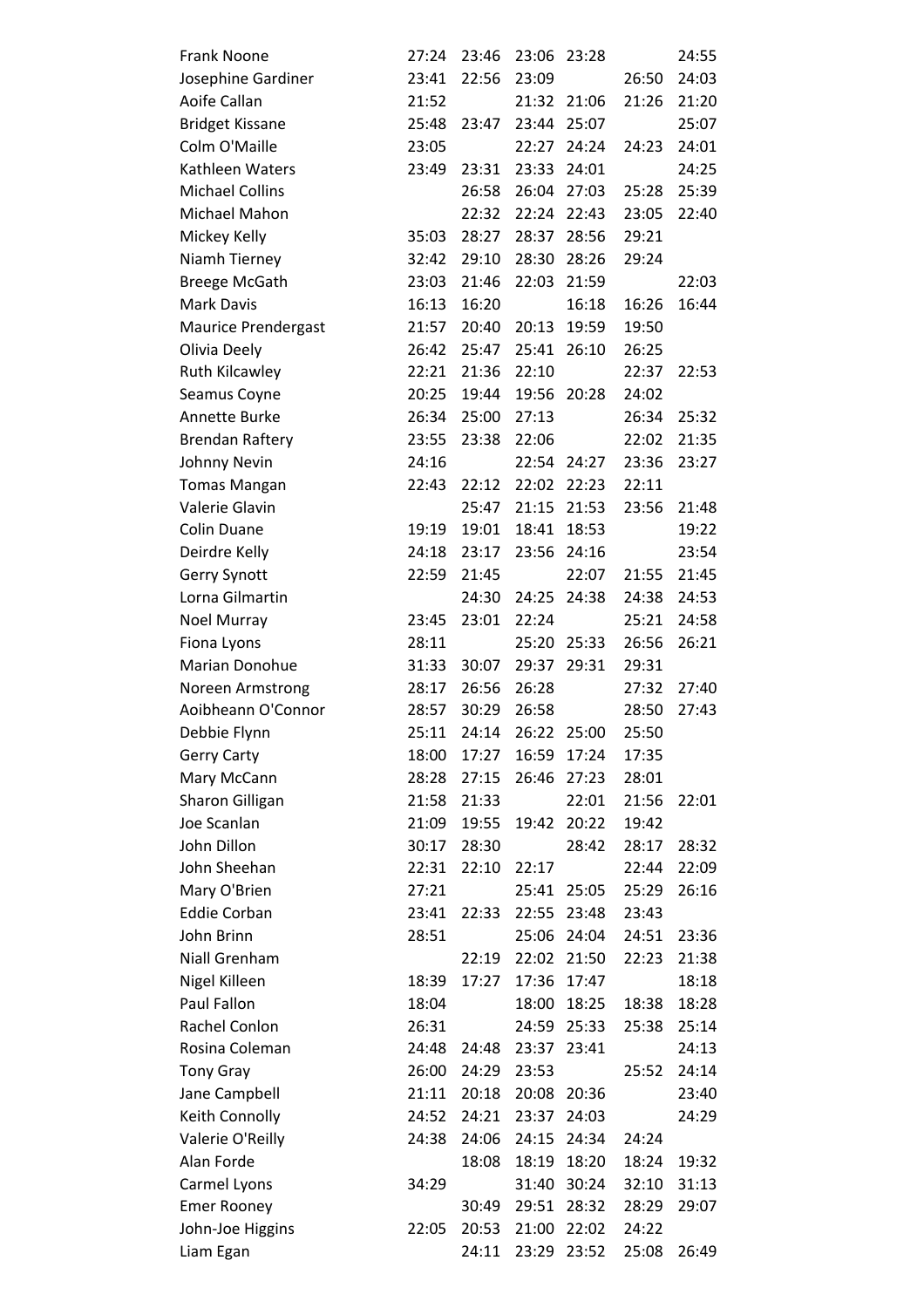| <b>Mary Higgins</b>        |       | 22:50 | 22:12 | 27:10       | 23:22 | 23:35 |
|----------------------------|-------|-------|-------|-------------|-------|-------|
| <b>Oliver Niland</b>       | 23:28 | 21:42 |       | 25:06       | 22:07 | 21:43 |
| Andrea Sellars             | 29:54 | 28:29 | 28:57 | 28:44       |       | 29:47 |
| <b>Cora Grimes</b>         | 25:53 |       | 23:44 | 25:00       | 23:46 | 25:24 |
| Eamonn O'Donnell           | 24:01 | 23:11 | 22:29 | 22:15       | 22:46 |       |
| Gerry Rohan                | 22:54 | 22:00 | 21:32 |             | 22:04 | 21:34 |
| Jean O'Connor              | 19:35 | 25:46 |       | 19:44 20:16 | 25:50 |       |
| Louise O'Rourke            | 25:44 | 23:26 | 23:51 | 23:43       | 24:08 |       |
| <b>Tracey Fahy</b>         | 28:09 | 27:02 | 26:56 |             | 28:38 | 27:25 |
| <b>Yvonne Francis</b>      | 29:22 | 26:32 | 26:10 |             | 28:56 | 28:57 |
| Damien Ridge               | 19:33 | 32:27 | 18:27 | 18:23       | 18:37 |       |
| Sean McGlynn               | 23:30 |       | 22:41 | 22:30       | 22:51 | 22:20 |
| Antoinette Geoghegan       | 31:56 | 30:43 | 28:16 | 28:56       | 29:18 |       |
| <b>Caoilfionn Moorhead</b> | 27:46 | 25:35 | 25:14 |             | 26:13 | 26:56 |
| Christopher Smyth          | 25:58 | 24:33 |       | 23:41       | 23:58 | 23:18 |
| <b>Cian McGuinness</b>     | 20:12 | 19:40 | 19:35 |             | 20:30 | 20:09 |
| Clara Burke                | 27:22 | 27:46 |       | 26:57 27:32 |       | 28:07 |
| Eillish O'Callaghan        | 29:44 | 28:25 | 27:47 | 31:50       |       | 29:47 |
| <b>Fiona Diviney</b>       | 27:14 | 26:48 | 26:47 | 27:13       | 27:28 |       |
| Joanne O'Donnell           | 29:54 |       | 28:17 | 27:38       | 27:48 | 27:25 |
| Liam Walsh                 | 21:45 |       | 25:18 | 22:34       | 22:14 | 21:32 |
| Mary Payton                | 27:41 | 26:33 | 24:52 | 25:46       |       | 26:02 |
| <b>Matthew Moran</b>       | 22:15 | 21:08 | 20:59 | 20:59       | 20:55 |       |
| Michael Morrissey          |       | 21:40 | 20:53 | 20:15       | 24:47 | 19:59 |
| Neil Goodwin               | 23:14 | 22:47 | 22:28 |             | 23:12 | 23:17 |
| <b>Noel Farrell</b>        |       | 25:20 |       | 24:59 25:01 | 26:14 | 24:43 |
| Orla Hickey                | 28:11 | 26:56 | 26:40 | 27:54       |       | 27:37 |
| Philip Harkin              | 22:22 | 21:46 | 22:03 |             | 22:14 | 22:00 |
| Rita Donelan               |       | 33:06 | 31:40 | 32:47       | 33:18 | 23:07 |
| Ruth Lynch                 | 30:03 | 28:49 | 28:48 | 29:27       |       | 30:11 |
| Sylvia Burke               | 28:08 | 27:14 | 27:18 | 27:03       | 27:27 |       |
| Adrian Kelly               | 26:29 | 23:30 | 23:18 | 24:23       | 23:49 |       |
| Aisling Leech              | 30:30 |       | 29:03 | 28:25       | 28:37 | 28:51 |
| Aoife Barrett              | 28:41 | 28:37 | 28:01 | 29:19       | 29:47 |       |
| Audrey McMahon             | 23:51 | 23:03 | 22:23 |             | 23:24 | 24:39 |
| Carmel Brannigan           | 24:01 | 22:59 | 23:20 | 23:50       |       | 23:20 |
| Connie Egan                | 32:29 |       | 31:39 | 33:29       | 31:18 | 31:12 |
| David Kirrane              | 24:20 | 22:50 |       | 23:27       | 33:52 | 22:05 |
| Deborah McNamara           | 28:40 | 26:53 |       | 27:40       | 27:52 | 28:30 |
| Deborah O'Connor           | 32:30 | 33:11 | 31:16 | 31:58       |       | 31:23 |
| <b>Eamonn Rogers</b>       |       | 27:03 | 26:14 | 26:08       | 27:01 | 26:27 |
| <b>Eddie McMahon</b>       | 20:22 | 19:49 | 19:12 |             | 19:13 | 19:31 |
| Fionnuala Fahy             | 29:37 | 28:53 | 29:25 | 29:26       | 30:59 |       |
| Iarlaith O'Rourke          | 20:39 | 19:45 | 19:38 | 19:37       |       | 20:02 |
| Joanne Murphy              | 22:46 | 25:06 | 24:43 |             | 31:49 | 25:02 |
| John Flannery              | 18:27 | 18:24 | 22:19 | 19:09       |       | 25:59 |
| John Kearney               | 23:22 |       | 22:00 | 22:43       | 22:12 | 22:04 |
| Mark Dinkin                | 22:00 | 21:37 | 21:09 | 20:42       |       | 20:40 |
| <b>Mark Samuels</b>        | 19:48 | 19:20 | 19:26 | 19:18       | 19:33 |       |
| Martin Gallagher           | 21:51 | 34:40 | 21:07 | 22:29       | 21:54 |       |
| Michael Leen               | 20:45 | 20:07 | 19:41 |             | 20:38 | 20:21 |
| <b>Ruth Gibbons</b>        | 32:10 | 29:41 | 29:26 | 31:17       |       | 30:44 |
| <b>Tom McGuire</b>         | 26:35 |       | 25:32 | 25:43       | 24:46 | 23:50 |
| Annmarie O'Donnell         | 33:15 | 30:58 |       | 30:31       | 31:49 | 30:30 |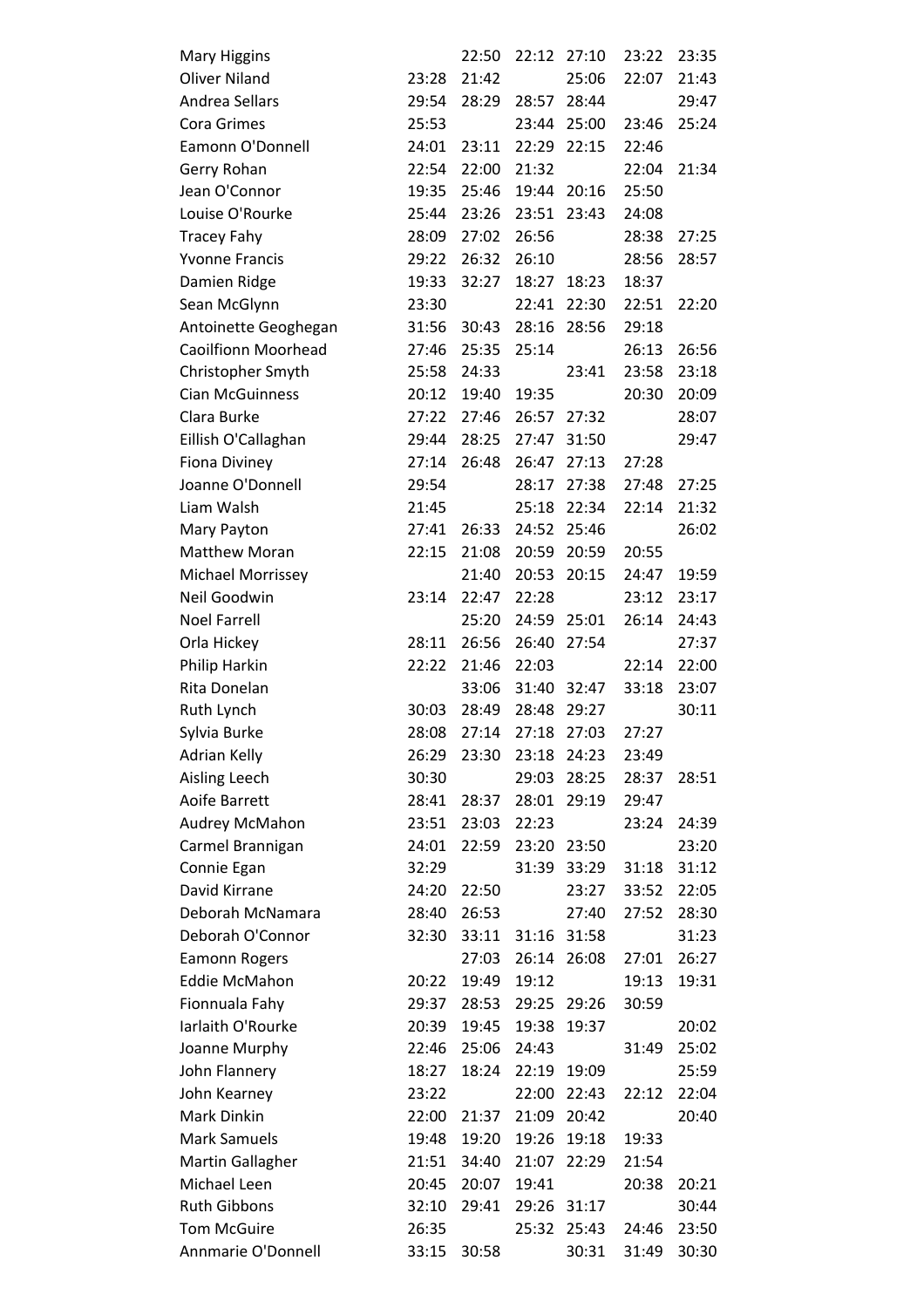| Eibhlin Ellis<br>31:55<br>32:51<br>34:42<br>32:42<br>32:23<br>Lisa Corbett<br>33:47<br>31:26<br>30:10<br>30:34<br>31:08<br>Pat O'Donnell<br>30:59<br>25:38<br>23:59<br>30:30<br>22:32<br>30:37<br>29:37<br>30:07<br>29:49<br>30:13<br>Ann-Marie Flanagan<br>Kenneth Burke<br>22:57<br>22:49<br>21:42<br>22:03<br>21:42<br>Marese Walsh<br>31:15<br>30:43<br>31:21<br>31:11<br>33:14<br><b>Emer Collins</b><br>22:26<br>21:37<br>21:37<br>21:46<br>22:15<br>Emma Deenihan<br>34:25<br>32:04<br>32:49<br>31:57<br>33:04<br>Kathleen Maloney<br>27:47<br>26:50<br>26:30<br>27:56<br>27:35<br>Martina McShane<br>27:47<br>28:37<br>28:17<br>28:36<br>28:47<br>Michael Spillane<br>19:30<br>20:19<br>19:44<br>19:49<br>19:23<br>30:10<br>Treasa Marrinan<br>32:11<br>29:14<br>29:31<br>29:38<br>Catherine Conway<br>18:37<br>17:34<br>25:00<br>18:07<br>23:39<br>Damian Muldoon<br>20:30<br>20:18<br>20:37<br>20:25<br>29:26<br>Patricia Carr<br>29:24<br>28:41<br>28:28<br>29:01<br>27:52<br>Petrina Whiriskey<br>27:14<br>28:46<br>27:54<br>27:53<br>28:10<br>Ursula Whiriskey<br>29:03<br>28:53<br>29:21<br>30:12<br>29:30<br>27:34<br>27:32<br>28:51<br>28:05<br>Aine Rooney<br>27:57<br>Alison Quinn<br>41:45<br>38:28<br>38:13<br>36:31<br>38:37<br>Amanda Gallagher<br>30:00<br>28:38<br>27:53<br>28:40<br>28:21<br>Amy Molloy<br>34:32<br>32:45<br>32:50<br>34:26<br>35:18<br>Angela Roche<br>27:08<br>27:52<br>28:19<br>26:26<br>28:37<br>32:10<br>Ann Noonan<br>33:33<br>32:42<br>29:51<br>34:34<br><b>Anne Martin</b><br>26:55<br>25:19<br>24:38<br>25:41<br>26:16<br>Anne McHugh<br>22:45<br>21:45<br>21:41<br>22:24<br>22:16<br>35:11<br>Anne Quirke<br>37:10<br>35:32<br>36:11<br>37:12<br>27:17<br>Anne Reidy<br>27:54<br>27:22<br>28:05<br>27:56<br>Aoife Flaherty<br>28:12<br>27:29<br>27:04<br>28:43<br>27:45<br>Aoife M Rooney<br>27:53<br>27:33<br>27:45<br>28:53<br>28:18<br>Assumpta Gavin<br>28:28<br>26:51<br>26:11<br>26:04<br>26:24<br><b>Billy O'Connor</b><br>23:00<br>23:29<br>22:46<br>22:19<br>23:29<br>Camilla Glynn<br>36:03<br>34:37<br>34:47<br>35:38<br>34:43<br>Catherine Connolly<br>20:30<br>19:51<br>19:58<br>20:02<br>20:10<br>Clare Callanan<br>30:04<br>29:07<br>28:42<br>28:43<br>27:14<br>Clare Doyle<br>34:59<br>34:38<br>35:16<br>35:14<br>39:20<br><b>Clare Higgins</b><br>26:45<br>25:30<br>24:42<br>25:46<br>26:43<br>Damien McGann<br>23:35<br>23:48<br>25:05<br>23:59<br>23:25<br>Daniel Keilty<br>27:58<br>26:55<br>26:13<br>26:30<br>27:14<br>David Lane<br>27:14<br>25:14<br>24:03<br>24:59<br>23:30<br>Declan Murphy<br>26:28<br>25:15<br>25:20<br>25:03<br>25:48<br>Declan O'Doherty<br>32:04<br>32:05<br>35:15<br>33:26<br>33:27 |
|---------------------------------------------------------------------------------------------------------------------------------------------------------------------------------------------------------------------------------------------------------------------------------------------------------------------------------------------------------------------------------------------------------------------------------------------------------------------------------------------------------------------------------------------------------------------------------------------------------------------------------------------------------------------------------------------------------------------------------------------------------------------------------------------------------------------------------------------------------------------------------------------------------------------------------------------------------------------------------------------------------------------------------------------------------------------------------------------------------------------------------------------------------------------------------------------------------------------------------------------------------------------------------------------------------------------------------------------------------------------------------------------------------------------------------------------------------------------------------------------------------------------------------------------------------------------------------------------------------------------------------------------------------------------------------------------------------------------------------------------------------------------------------------------------------------------------------------------------------------------------------------------------------------------------------------------------------------------------------------------------------------------------------------------------------------------------------------------------------------------------------------------------------------------------------------------------------------------------------------------------------------------------------------------------------------------------------------------------------------------------------------------------------------------------------------------------------------------------------------------------------------------------------------------------------------------------------------------------------------------------------------------------------------------------------------|
|                                                                                                                                                                                                                                                                                                                                                                                                                                                                                                                                                                                                                                                                                                                                                                                                                                                                                                                                                                                                                                                                                                                                                                                                                                                                                                                                                                                                                                                                                                                                                                                                                                                                                                                                                                                                                                                                                                                                                                                                                                                                                                                                                                                                                                                                                                                                                                                                                                                                                                                                                                                                                                                                                       |
|                                                                                                                                                                                                                                                                                                                                                                                                                                                                                                                                                                                                                                                                                                                                                                                                                                                                                                                                                                                                                                                                                                                                                                                                                                                                                                                                                                                                                                                                                                                                                                                                                                                                                                                                                                                                                                                                                                                                                                                                                                                                                                                                                                                                                                                                                                                                                                                                                                                                                                                                                                                                                                                                                       |
|                                                                                                                                                                                                                                                                                                                                                                                                                                                                                                                                                                                                                                                                                                                                                                                                                                                                                                                                                                                                                                                                                                                                                                                                                                                                                                                                                                                                                                                                                                                                                                                                                                                                                                                                                                                                                                                                                                                                                                                                                                                                                                                                                                                                                                                                                                                                                                                                                                                                                                                                                                                                                                                                                       |
|                                                                                                                                                                                                                                                                                                                                                                                                                                                                                                                                                                                                                                                                                                                                                                                                                                                                                                                                                                                                                                                                                                                                                                                                                                                                                                                                                                                                                                                                                                                                                                                                                                                                                                                                                                                                                                                                                                                                                                                                                                                                                                                                                                                                                                                                                                                                                                                                                                                                                                                                                                                                                                                                                       |
|                                                                                                                                                                                                                                                                                                                                                                                                                                                                                                                                                                                                                                                                                                                                                                                                                                                                                                                                                                                                                                                                                                                                                                                                                                                                                                                                                                                                                                                                                                                                                                                                                                                                                                                                                                                                                                                                                                                                                                                                                                                                                                                                                                                                                                                                                                                                                                                                                                                                                                                                                                                                                                                                                       |
|                                                                                                                                                                                                                                                                                                                                                                                                                                                                                                                                                                                                                                                                                                                                                                                                                                                                                                                                                                                                                                                                                                                                                                                                                                                                                                                                                                                                                                                                                                                                                                                                                                                                                                                                                                                                                                                                                                                                                                                                                                                                                                                                                                                                                                                                                                                                                                                                                                                                                                                                                                                                                                                                                       |
|                                                                                                                                                                                                                                                                                                                                                                                                                                                                                                                                                                                                                                                                                                                                                                                                                                                                                                                                                                                                                                                                                                                                                                                                                                                                                                                                                                                                                                                                                                                                                                                                                                                                                                                                                                                                                                                                                                                                                                                                                                                                                                                                                                                                                                                                                                                                                                                                                                                                                                                                                                                                                                                                                       |
|                                                                                                                                                                                                                                                                                                                                                                                                                                                                                                                                                                                                                                                                                                                                                                                                                                                                                                                                                                                                                                                                                                                                                                                                                                                                                                                                                                                                                                                                                                                                                                                                                                                                                                                                                                                                                                                                                                                                                                                                                                                                                                                                                                                                                                                                                                                                                                                                                                                                                                                                                                                                                                                                                       |
|                                                                                                                                                                                                                                                                                                                                                                                                                                                                                                                                                                                                                                                                                                                                                                                                                                                                                                                                                                                                                                                                                                                                                                                                                                                                                                                                                                                                                                                                                                                                                                                                                                                                                                                                                                                                                                                                                                                                                                                                                                                                                                                                                                                                                                                                                                                                                                                                                                                                                                                                                                                                                                                                                       |
|                                                                                                                                                                                                                                                                                                                                                                                                                                                                                                                                                                                                                                                                                                                                                                                                                                                                                                                                                                                                                                                                                                                                                                                                                                                                                                                                                                                                                                                                                                                                                                                                                                                                                                                                                                                                                                                                                                                                                                                                                                                                                                                                                                                                                                                                                                                                                                                                                                                                                                                                                                                                                                                                                       |
|                                                                                                                                                                                                                                                                                                                                                                                                                                                                                                                                                                                                                                                                                                                                                                                                                                                                                                                                                                                                                                                                                                                                                                                                                                                                                                                                                                                                                                                                                                                                                                                                                                                                                                                                                                                                                                                                                                                                                                                                                                                                                                                                                                                                                                                                                                                                                                                                                                                                                                                                                                                                                                                                                       |
|                                                                                                                                                                                                                                                                                                                                                                                                                                                                                                                                                                                                                                                                                                                                                                                                                                                                                                                                                                                                                                                                                                                                                                                                                                                                                                                                                                                                                                                                                                                                                                                                                                                                                                                                                                                                                                                                                                                                                                                                                                                                                                                                                                                                                                                                                                                                                                                                                                                                                                                                                                                                                                                                                       |
|                                                                                                                                                                                                                                                                                                                                                                                                                                                                                                                                                                                                                                                                                                                                                                                                                                                                                                                                                                                                                                                                                                                                                                                                                                                                                                                                                                                                                                                                                                                                                                                                                                                                                                                                                                                                                                                                                                                                                                                                                                                                                                                                                                                                                                                                                                                                                                                                                                                                                                                                                                                                                                                                                       |
|                                                                                                                                                                                                                                                                                                                                                                                                                                                                                                                                                                                                                                                                                                                                                                                                                                                                                                                                                                                                                                                                                                                                                                                                                                                                                                                                                                                                                                                                                                                                                                                                                                                                                                                                                                                                                                                                                                                                                                                                                                                                                                                                                                                                                                                                                                                                                                                                                                                                                                                                                                                                                                                                                       |
|                                                                                                                                                                                                                                                                                                                                                                                                                                                                                                                                                                                                                                                                                                                                                                                                                                                                                                                                                                                                                                                                                                                                                                                                                                                                                                                                                                                                                                                                                                                                                                                                                                                                                                                                                                                                                                                                                                                                                                                                                                                                                                                                                                                                                                                                                                                                                                                                                                                                                                                                                                                                                                                                                       |
|                                                                                                                                                                                                                                                                                                                                                                                                                                                                                                                                                                                                                                                                                                                                                                                                                                                                                                                                                                                                                                                                                                                                                                                                                                                                                                                                                                                                                                                                                                                                                                                                                                                                                                                                                                                                                                                                                                                                                                                                                                                                                                                                                                                                                                                                                                                                                                                                                                                                                                                                                                                                                                                                                       |
|                                                                                                                                                                                                                                                                                                                                                                                                                                                                                                                                                                                                                                                                                                                                                                                                                                                                                                                                                                                                                                                                                                                                                                                                                                                                                                                                                                                                                                                                                                                                                                                                                                                                                                                                                                                                                                                                                                                                                                                                                                                                                                                                                                                                                                                                                                                                                                                                                                                                                                                                                                                                                                                                                       |
|                                                                                                                                                                                                                                                                                                                                                                                                                                                                                                                                                                                                                                                                                                                                                                                                                                                                                                                                                                                                                                                                                                                                                                                                                                                                                                                                                                                                                                                                                                                                                                                                                                                                                                                                                                                                                                                                                                                                                                                                                                                                                                                                                                                                                                                                                                                                                                                                                                                                                                                                                                                                                                                                                       |
|                                                                                                                                                                                                                                                                                                                                                                                                                                                                                                                                                                                                                                                                                                                                                                                                                                                                                                                                                                                                                                                                                                                                                                                                                                                                                                                                                                                                                                                                                                                                                                                                                                                                                                                                                                                                                                                                                                                                                                                                                                                                                                                                                                                                                                                                                                                                                                                                                                                                                                                                                                                                                                                                                       |
|                                                                                                                                                                                                                                                                                                                                                                                                                                                                                                                                                                                                                                                                                                                                                                                                                                                                                                                                                                                                                                                                                                                                                                                                                                                                                                                                                                                                                                                                                                                                                                                                                                                                                                                                                                                                                                                                                                                                                                                                                                                                                                                                                                                                                                                                                                                                                                                                                                                                                                                                                                                                                                                                                       |
|                                                                                                                                                                                                                                                                                                                                                                                                                                                                                                                                                                                                                                                                                                                                                                                                                                                                                                                                                                                                                                                                                                                                                                                                                                                                                                                                                                                                                                                                                                                                                                                                                                                                                                                                                                                                                                                                                                                                                                                                                                                                                                                                                                                                                                                                                                                                                                                                                                                                                                                                                                                                                                                                                       |
|                                                                                                                                                                                                                                                                                                                                                                                                                                                                                                                                                                                                                                                                                                                                                                                                                                                                                                                                                                                                                                                                                                                                                                                                                                                                                                                                                                                                                                                                                                                                                                                                                                                                                                                                                                                                                                                                                                                                                                                                                                                                                                                                                                                                                                                                                                                                                                                                                                                                                                                                                                                                                                                                                       |
|                                                                                                                                                                                                                                                                                                                                                                                                                                                                                                                                                                                                                                                                                                                                                                                                                                                                                                                                                                                                                                                                                                                                                                                                                                                                                                                                                                                                                                                                                                                                                                                                                                                                                                                                                                                                                                                                                                                                                                                                                                                                                                                                                                                                                                                                                                                                                                                                                                                                                                                                                                                                                                                                                       |
|                                                                                                                                                                                                                                                                                                                                                                                                                                                                                                                                                                                                                                                                                                                                                                                                                                                                                                                                                                                                                                                                                                                                                                                                                                                                                                                                                                                                                                                                                                                                                                                                                                                                                                                                                                                                                                                                                                                                                                                                                                                                                                                                                                                                                                                                                                                                                                                                                                                                                                                                                                                                                                                                                       |
|                                                                                                                                                                                                                                                                                                                                                                                                                                                                                                                                                                                                                                                                                                                                                                                                                                                                                                                                                                                                                                                                                                                                                                                                                                                                                                                                                                                                                                                                                                                                                                                                                                                                                                                                                                                                                                                                                                                                                                                                                                                                                                                                                                                                                                                                                                                                                                                                                                                                                                                                                                                                                                                                                       |
|                                                                                                                                                                                                                                                                                                                                                                                                                                                                                                                                                                                                                                                                                                                                                                                                                                                                                                                                                                                                                                                                                                                                                                                                                                                                                                                                                                                                                                                                                                                                                                                                                                                                                                                                                                                                                                                                                                                                                                                                                                                                                                                                                                                                                                                                                                                                                                                                                                                                                                                                                                                                                                                                                       |
|                                                                                                                                                                                                                                                                                                                                                                                                                                                                                                                                                                                                                                                                                                                                                                                                                                                                                                                                                                                                                                                                                                                                                                                                                                                                                                                                                                                                                                                                                                                                                                                                                                                                                                                                                                                                                                                                                                                                                                                                                                                                                                                                                                                                                                                                                                                                                                                                                                                                                                                                                                                                                                                                                       |
|                                                                                                                                                                                                                                                                                                                                                                                                                                                                                                                                                                                                                                                                                                                                                                                                                                                                                                                                                                                                                                                                                                                                                                                                                                                                                                                                                                                                                                                                                                                                                                                                                                                                                                                                                                                                                                                                                                                                                                                                                                                                                                                                                                                                                                                                                                                                                                                                                                                                                                                                                                                                                                                                                       |
|                                                                                                                                                                                                                                                                                                                                                                                                                                                                                                                                                                                                                                                                                                                                                                                                                                                                                                                                                                                                                                                                                                                                                                                                                                                                                                                                                                                                                                                                                                                                                                                                                                                                                                                                                                                                                                                                                                                                                                                                                                                                                                                                                                                                                                                                                                                                                                                                                                                                                                                                                                                                                                                                                       |
|                                                                                                                                                                                                                                                                                                                                                                                                                                                                                                                                                                                                                                                                                                                                                                                                                                                                                                                                                                                                                                                                                                                                                                                                                                                                                                                                                                                                                                                                                                                                                                                                                                                                                                                                                                                                                                                                                                                                                                                                                                                                                                                                                                                                                                                                                                                                                                                                                                                                                                                                                                                                                                                                                       |
|                                                                                                                                                                                                                                                                                                                                                                                                                                                                                                                                                                                                                                                                                                                                                                                                                                                                                                                                                                                                                                                                                                                                                                                                                                                                                                                                                                                                                                                                                                                                                                                                                                                                                                                                                                                                                                                                                                                                                                                                                                                                                                                                                                                                                                                                                                                                                                                                                                                                                                                                                                                                                                                                                       |
|                                                                                                                                                                                                                                                                                                                                                                                                                                                                                                                                                                                                                                                                                                                                                                                                                                                                                                                                                                                                                                                                                                                                                                                                                                                                                                                                                                                                                                                                                                                                                                                                                                                                                                                                                                                                                                                                                                                                                                                                                                                                                                                                                                                                                                                                                                                                                                                                                                                                                                                                                                                                                                                                                       |
|                                                                                                                                                                                                                                                                                                                                                                                                                                                                                                                                                                                                                                                                                                                                                                                                                                                                                                                                                                                                                                                                                                                                                                                                                                                                                                                                                                                                                                                                                                                                                                                                                                                                                                                                                                                                                                                                                                                                                                                                                                                                                                                                                                                                                                                                                                                                                                                                                                                                                                                                                                                                                                                                                       |
|                                                                                                                                                                                                                                                                                                                                                                                                                                                                                                                                                                                                                                                                                                                                                                                                                                                                                                                                                                                                                                                                                                                                                                                                                                                                                                                                                                                                                                                                                                                                                                                                                                                                                                                                                                                                                                                                                                                                                                                                                                                                                                                                                                                                                                                                                                                                                                                                                                                                                                                                                                                                                                                                                       |
|                                                                                                                                                                                                                                                                                                                                                                                                                                                                                                                                                                                                                                                                                                                                                                                                                                                                                                                                                                                                                                                                                                                                                                                                                                                                                                                                                                                                                                                                                                                                                                                                                                                                                                                                                                                                                                                                                                                                                                                                                                                                                                                                                                                                                                                                                                                                                                                                                                                                                                                                                                                                                                                                                       |
|                                                                                                                                                                                                                                                                                                                                                                                                                                                                                                                                                                                                                                                                                                                                                                                                                                                                                                                                                                                                                                                                                                                                                                                                                                                                                                                                                                                                                                                                                                                                                                                                                                                                                                                                                                                                                                                                                                                                                                                                                                                                                                                                                                                                                                                                                                                                                                                                                                                                                                                                                                                                                                                                                       |
|                                                                                                                                                                                                                                                                                                                                                                                                                                                                                                                                                                                                                                                                                                                                                                                                                                                                                                                                                                                                                                                                                                                                                                                                                                                                                                                                                                                                                                                                                                                                                                                                                                                                                                                                                                                                                                                                                                                                                                                                                                                                                                                                                                                                                                                                                                                                                                                                                                                                                                                                                                                                                                                                                       |
|                                                                                                                                                                                                                                                                                                                                                                                                                                                                                                                                                                                                                                                                                                                                                                                                                                                                                                                                                                                                                                                                                                                                                                                                                                                                                                                                                                                                                                                                                                                                                                                                                                                                                                                                                                                                                                                                                                                                                                                                                                                                                                                                                                                                                                                                                                                                                                                                                                                                                                                                                                                                                                                                                       |
|                                                                                                                                                                                                                                                                                                                                                                                                                                                                                                                                                                                                                                                                                                                                                                                                                                                                                                                                                                                                                                                                                                                                                                                                                                                                                                                                                                                                                                                                                                                                                                                                                                                                                                                                                                                                                                                                                                                                                                                                                                                                                                                                                                                                                                                                                                                                                                                                                                                                                                                                                                                                                                                                                       |
|                                                                                                                                                                                                                                                                                                                                                                                                                                                                                                                                                                                                                                                                                                                                                                                                                                                                                                                                                                                                                                                                                                                                                                                                                                                                                                                                                                                                                                                                                                                                                                                                                                                                                                                                                                                                                                                                                                                                                                                                                                                                                                                                                                                                                                                                                                                                                                                                                                                                                                                                                                                                                                                                                       |
|                                                                                                                                                                                                                                                                                                                                                                                                                                                                                                                                                                                                                                                                                                                                                                                                                                                                                                                                                                                                                                                                                                                                                                                                                                                                                                                                                                                                                                                                                                                                                                                                                                                                                                                                                                                                                                                                                                                                                                                                                                                                                                                                                                                                                                                                                                                                                                                                                                                                                                                                                                                                                                                                                       |
| 27:15<br>26:01<br>26:05<br>25:49<br>Eva Keary<br>25:41                                                                                                                                                                                                                                                                                                                                                                                                                                                                                                                                                                                                                                                                                                                                                                                                                                                                                                                                                                                                                                                                                                                                                                                                                                                                                                                                                                                                                                                                                                                                                                                                                                                                                                                                                                                                                                                                                                                                                                                                                                                                                                                                                                                                                                                                                                                                                                                                                                                                                                                                                                                                                                |
| <b>Fiona Brett</b><br>27:50<br>24:25<br>24:47<br>26:32<br>25:31                                                                                                                                                                                                                                                                                                                                                                                                                                                                                                                                                                                                                                                                                                                                                                                                                                                                                                                                                                                                                                                                                                                                                                                                                                                                                                                                                                                                                                                                                                                                                                                                                                                                                                                                                                                                                                                                                                                                                                                                                                                                                                                                                                                                                                                                                                                                                                                                                                                                                                                                                                                                                       |
| 32:15<br>30:12<br>Fiona Dwyer<br>34:39<br>32:03<br>29:45                                                                                                                                                                                                                                                                                                                                                                                                                                                                                                                                                                                                                                                                                                                                                                                                                                                                                                                                                                                                                                                                                                                                                                                                                                                                                                                                                                                                                                                                                                                                                                                                                                                                                                                                                                                                                                                                                                                                                                                                                                                                                                                                                                                                                                                                                                                                                                                                                                                                                                                                                                                                                              |
| Gillian Lowth<br>26:43<br>25:08<br>24:42<br>25:17<br>24:45                                                                                                                                                                                                                                                                                                                                                                                                                                                                                                                                                                                                                                                                                                                                                                                                                                                                                                                                                                                                                                                                                                                                                                                                                                                                                                                                                                                                                                                                                                                                                                                                                                                                                                                                                                                                                                                                                                                                                                                                                                                                                                                                                                                                                                                                                                                                                                                                                                                                                                                                                                                                                            |
| Graham O'Regan<br>24:14<br>23:41<br>23:40<br>23:21<br>23:49                                                                                                                                                                                                                                                                                                                                                                                                                                                                                                                                                                                                                                                                                                                                                                                                                                                                                                                                                                                                                                                                                                                                                                                                                                                                                                                                                                                                                                                                                                                                                                                                                                                                                                                                                                                                                                                                                                                                                                                                                                                                                                                                                                                                                                                                                                                                                                                                                                                                                                                                                                                                                           |
| <b>Hazel Connolly</b><br>32:21<br>32:24<br>31:36<br>31:19<br>31:27                                                                                                                                                                                                                                                                                                                                                                                                                                                                                                                                                                                                                                                                                                                                                                                                                                                                                                                                                                                                                                                                                                                                                                                                                                                                                                                                                                                                                                                                                                                                                                                                                                                                                                                                                                                                                                                                                                                                                                                                                                                                                                                                                                                                                                                                                                                                                                                                                                                                                                                                                                                                                    |
| <b>Hilary Harte</b><br>31:58<br>30:03<br>30:35<br>31:34<br>30:44                                                                                                                                                                                                                                                                                                                                                                                                                                                                                                                                                                                                                                                                                                                                                                                                                                                                                                                                                                                                                                                                                                                                                                                                                                                                                                                                                                                                                                                                                                                                                                                                                                                                                                                                                                                                                                                                                                                                                                                                                                                                                                                                                                                                                                                                                                                                                                                                                                                                                                                                                                                                                      |
| Imelda Hynes<br>26:42<br>26:04<br>29:45<br>27:00<br>26:18                                                                                                                                                                                                                                                                                                                                                                                                                                                                                                                                                                                                                                                                                                                                                                                                                                                                                                                                                                                                                                                                                                                                                                                                                                                                                                                                                                                                                                                                                                                                                                                                                                                                                                                                                                                                                                                                                                                                                                                                                                                                                                                                                                                                                                                                                                                                                                                                                                                                                                                                                                                                                             |
| James Veldon<br>22:18<br>21:35<br>20:46<br>21:17<br>21:20                                                                                                                                                                                                                                                                                                                                                                                                                                                                                                                                                                                                                                                                                                                                                                                                                                                                                                                                                                                                                                                                                                                                                                                                                                                                                                                                                                                                                                                                                                                                                                                                                                                                                                                                                                                                                                                                                                                                                                                                                                                                                                                                                                                                                                                                                                                                                                                                                                                                                                                                                                                                                             |
| Jason Craughwell<br>24:47<br>24:09<br>24:02<br>27:01<br>25:08                                                                                                                                                                                                                                                                                                                                                                                                                                                                                                                                                                                                                                                                                                                                                                                                                                                                                                                                                                                                                                                                                                                                                                                                                                                                                                                                                                                                                                                                                                                                                                                                                                                                                                                                                                                                                                                                                                                                                                                                                                                                                                                                                                                                                                                                                                                                                                                                                                                                                                                                                                                                                         |
| Jean Pettit<br>31:57<br>27:19<br>27:04<br>27:09<br>27:37                                                                                                                                                                                                                                                                                                                                                                                                                                                                                                                                                                                                                                                                                                                                                                                                                                                                                                                                                                                                                                                                                                                                                                                                                                                                                                                                                                                                                                                                                                                                                                                                                                                                                                                                                                                                                                                                                                                                                                                                                                                                                                                                                                                                                                                                                                                                                                                                                                                                                                                                                                                                                              |
| Joan Whelan<br>25:31<br>25:03<br>26:30<br>24:35<br>24:28                                                                                                                                                                                                                                                                                                                                                                                                                                                                                                                                                                                                                                                                                                                                                                                                                                                                                                                                                                                                                                                                                                                                                                                                                                                                                                                                                                                                                                                                                                                                                                                                                                                                                                                                                                                                                                                                                                                                                                                                                                                                                                                                                                                                                                                                                                                                                                                                                                                                                                                                                                                                                              |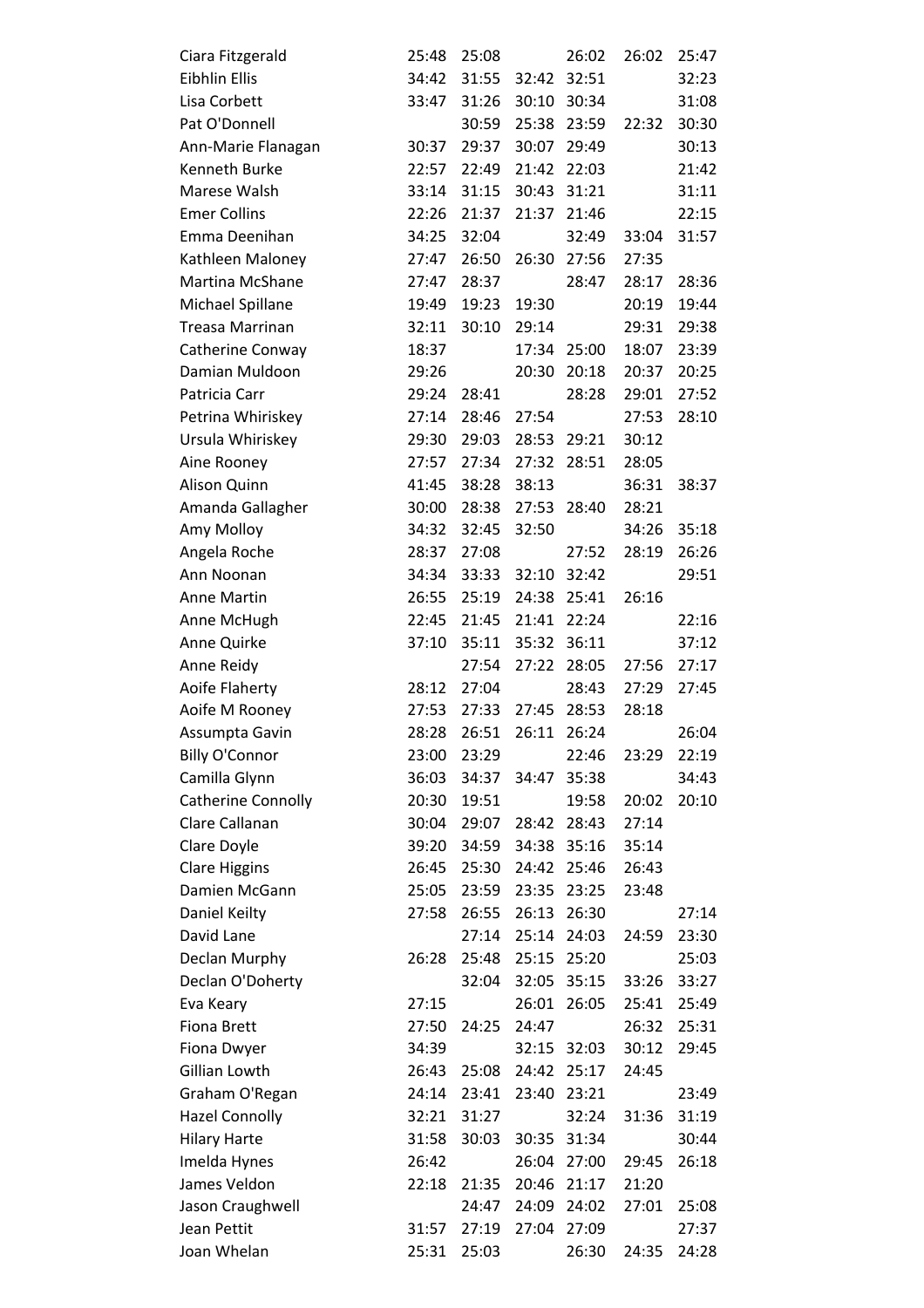| Karl Lynch                 | 34:29 | 33:21 | 31:40 |             | 32:20 | 31:13 |
|----------------------------|-------|-------|-------|-------------|-------|-------|
| Kevin Hanrahan             | 24:03 | 22:54 | 22:50 | 22:13       |       | 22:25 |
| Maeve O'Toole              | 32:35 |       | 31:42 | 31:32       | 33:15 | 33:05 |
| Maria Brennan              | 31:53 | 30:21 |       | 30:34       | 29:19 | 29:14 |
| Maria Creaven              | 28:07 | 27:13 | 27:14 | 28:00       |       | 29:36 |
| Martina Raftery            | 29:20 | 27:40 |       | 28:00       | 28:11 | 28:00 |
| Michele Villaruel          | 23:17 | 20:51 | 22:25 | 22:39       | 22:56 |       |
| Odette Fahy                | 33:20 | 34:14 | 34:44 |             | 33:10 | 33:19 |
| Pauline Clerkin            | 28:19 | 27:15 |       | 28:22       | 28:46 | 29:01 |
| Peter Tiernan              |       | 23:33 | 23:53 | 23:16       | 23:36 | 22:58 |
| Pierce Cooney              | 21:42 | 20:55 | 20:33 | 21:31       |       | 23:39 |
| Ruaidhri Murray            |       | 23:18 | 22:54 | 22:43       | 23:32 | 22:29 |
| Sarah Neary                | 19:25 | 18:40 |       | 19:11       | 19:15 | 23:39 |
| Seamus McGurran            | 23:39 | 21:13 | 21:04 | 21:02       | 21:36 |       |
| Sean Hannon                | 23:27 |       | 22:12 | 21:46       | 21:39 | 20:36 |
| Selina Harte               | 33:04 | 30:31 | 29:52 | 31:13       |       | 29:44 |
| Sharon Payne               |       | 31:01 | 29:51 | 28:40       | 28:35 | 29:09 |
| Sheelagh McInerney         | 26:18 | 25:03 | 25:18 | 25:56       | 26:17 |       |
| Sheila Francis             |       | 34:42 | 34:31 | 33:46       | 34:20 | 29:09 |
| Siobhan Greene             |       | 28:53 | 29:33 | 29:27       | 29:06 | 29:24 |
| Sonya Nic Lochlainn        | 34:25 | 32:38 | 31:46 |             | 32:55 | 32:47 |
| <b>Stephen Connaire</b>    | 24:15 |       | 20:56 | 24:28       | 24:34 | 24:21 |
| <b>Stewart Barrows</b>     | 20:37 |       | 20:33 | 19:55       | 19:56 | 19:08 |
| <b>Thomas Griffin</b>      |       | 21:43 | 21:52 | 21:33       | 21:55 | 21:43 |
| Tommy Farragher            | 24:13 | 21:40 | 21:54 |             | 21:53 | 21:06 |
| Alan Burke                 | 17:33 | 17:19 |       |             | 21:50 | 19:14 |
| Peadar Nugent              | 37:46 |       | 28:48 | 26:59       | 27:19 |       |
| David Quinn                | 19:06 | 18:28 | 18:29 |             |       | 19:35 |
| John Mongan                | 24:19 |       |       | 23:15 23:29 | 23:38 |       |
| <b>Timmie Glavey</b>       | 16:52 |       | 16:25 |             | 16:47 | 16:38 |
| Patrick Murphy             | 21:58 | 21:32 | 21:10 |             | 21:56 |       |
| <b>Anthony Fitzpatrick</b> |       | 21:20 |       |             | 22:15 | 21:41 |
|                            | 27:40 |       |       |             |       |       |
| Aoife Glennon              | 28:00 | 27:30 | 26:41 |             | 27:20 |       |
| Mark Campbell              | 24:12 | 21:57 | 21:04 |             | 21:19 |       |
| <b>Michael Healy</b>       | 23:34 | 23:07 |       |             | 26:13 | 24:30 |
| Kathleen Hogan             |       |       | 38:17 | 38:16       | 43:17 | 38:38 |
| Eoin O'Conghaile           | 23:41 |       | 22:37 |             | 23:37 | 23:15 |
| Michelle Lynch             |       | 20:48 | 20:36 | 20:58       | 20:50 |       |
| <b>Miriam McCartin</b>     | 26:56 | 25:04 |       | 25:30       | 25:40 |       |
| Ann Moran                  | 22:15 | 21:26 | 21:45 | 21:43       |       |       |
| Fiona Donovan              | 22:41 | 22:31 | 22:27 |             | 22:15 |       |
| Liam McGuane               |       |       | 19:18 | 18:52       | 18:48 | 18:36 |
| Sheena Fennell             | 24:42 | 24:21 |       |             | 24:18 | 23:41 |
| <b>Brian O'Connor</b>      |       | 16:24 |       | 16:39       | 16:32 | 16:49 |
| Patricia Monaghan          | 36:39 |       | 35:16 | 35:11       | 36:23 |       |
| Noreena Morrissey          | 29:32 | 28:17 |       | 29:28       | 29:05 |       |
| Thelma McMahon             | 21:26 | 20:35 | 20:37 |             |       | 23:18 |
| <b>Caroline Niland</b>     | 28:55 | 26:55 | 26:52 |             | 28:12 |       |
| John Hingston              | 23:56 |       | 21:54 | 22:07       | 21:59 |       |
| <b>Maurice Clarke</b>      | 18:36 | 18:05 |       |             | 18:18 | 18:11 |
| Orla Tierney               |       |       | 28:30 | 28:26       | 25:54 | 24:09 |
| Paul Horan                 | 23:40 | 22:57 | 23:03 |             |       | 24:15 |
| Mary Loughnane             | 24:55 | 22:06 |       | 25:32       | 25:25 |       |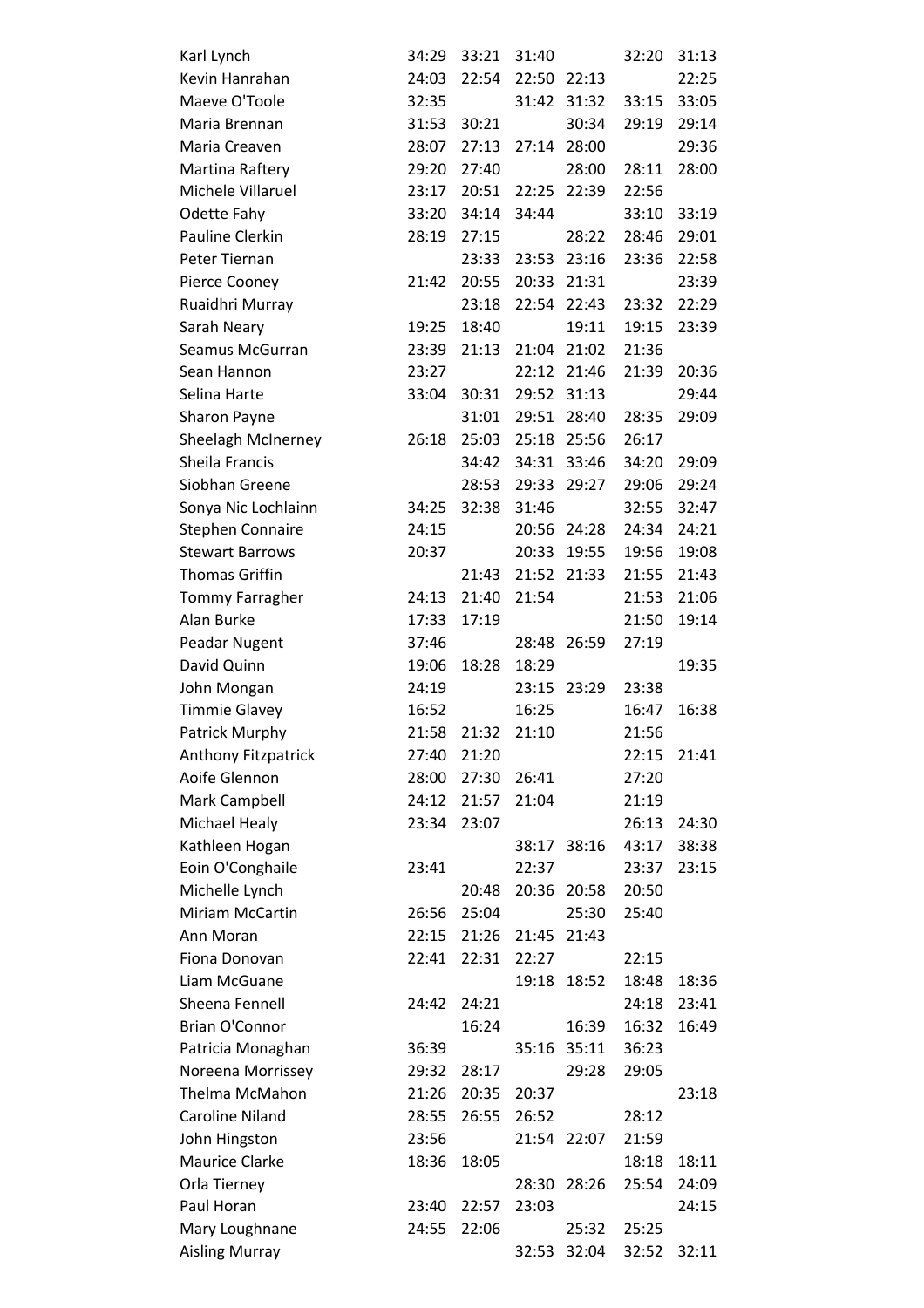| <b>Hilary Eustace</b>      | 37:06 | 31:15 |       |             | 32:31 | 31:41 |
|----------------------------|-------|-------|-------|-------------|-------|-------|
| Jason Broderick            | 16:48 |       | 16:30 | 16:43       | 16:36 |       |
| Michelle Egan              |       | 26:31 | 26:02 |             | 27:42 | 27:06 |
| Rachael O'Brien            | 28:15 | 27:07 |       | 27:04       |       | 27:30 |
| <b>Tony McNicholas</b>     | 19:04 |       | 18:44 |             | 18:56 | 18:47 |
| Catherine Quinn            | 31:10 | 30:12 | 30:17 |             |       | 32:09 |
| Ciaran Curran              | 37:06 | 25:30 |       |             | 28:09 | 26:09 |
| David Meehan               | 20:20 | 19:40 | 19:24 |             | 19:35 |       |
| Fergal Egan                | 22:58 | 21:39 | 21:53 | 22:06       |       |       |
| Pamela Devaney             | 33:29 | 31:06 |       | 32:34 33:01 |       |       |
| <b>Valerie Slattery</b>    | 30:22 | 26:13 |       | 26:35       | 27:51 |       |
| Alan Lambe                 | 21:45 | 20:50 | 20:40 |             | 21:05 |       |
| <b>Gerardine Deacy</b>     | 27:25 |       | 25:49 | 26:57       |       | 27:30 |
| Michael Walsh              | 20:55 | 20:06 | 19:47 |             |       | 20:07 |
| <b>Nick Mottram</b>        | 22:53 | 22:20 |       | 24:23       | 22:57 |       |
| Sinead Daly                | 35:06 | 31:41 |       | 35:07       | 33:34 |       |
| <b>Suzanne Rodgers</b>     | 25:11 |       | 24:44 | 25:05       | 25:58 |       |
| Caroline Heffernan         | 31:56 |       |       | 38:18       | 34:41 | 35:40 |
| Martin Hynes (Tuam)        |       | 22:19 | 22:21 | 22:49       | 22:39 |       |
| Michelle Whelton           | 27:46 | 25:23 | 25:30 |             |       | 26:57 |
| Ammie Flaherty             | 31:44 | 28:30 |       | 32:28       | 30:48 |       |
| Jennifer Garty             | 22:42 | 21:35 |       | 22:19 22:08 |       |       |
| <b>Maurice Headd</b>       | 22:27 |       | 21:05 | 22:01       | 22:30 |       |
| Al Callanan                | 21:00 |       |       | 20:46 21:14 |       | 21:12 |
| Andrea Mullahy             |       | 33:21 | 31:35 |             | 32:19 | 31:07 |
| Jeanette O'Connor          | 24:37 |       | 23:39 |             | 23:49 | 23:51 |
| Martha O'Toole             | 31:52 | 29:17 |       | 28:26 29:16 |       |       |
| <b>Andrew Power</b>        |       | 23:08 | 23:01 | 23:15       |       | 23:08 |
| Catherine Flynn            | 28:08 | 29:11 | 23:12 |             |       | 23:12 |
| Alison Liddy               | 21:58 | 21:34 |       | 21:42       | 22:15 |       |
| Amanda O'Byrne             | 32:46 | 32:42 | 32:14 | 32:11       |       |       |
| <b>Andrew Slaney</b>       |       | 22:26 | 23:13 | 24:24       | 24:41 |       |
| Anna-Marie Morrissey       |       | 27:32 | 27:27 |             | 29:41 | 28:55 |
| Anne Nolan                 | 37:52 |       |       | 32:08       | 32:58 | 32:32 |
| Anne-Marie Murphy          | 27:21 | 26:27 | 26:32 |             | 27:37 |       |
| Aoife O'Toole              |       |       | 21:44 | 21:11       | 21:19 | 21:12 |
| <b>Blathanaid Gilligan</b> | 27:38 |       | 28:50 |             | 31:27 | 28:48 |
| Caroline Conway            | 20:58 | 20:45 |       | 20:48 21:23 |       |       |
| Caroline Donoghue          |       | 35:35 | 30:08 |             | 31:03 | 30:11 |
| Ceola O'Donovan            |       | 27:43 | 27:52 |             | 28:50 | 27:27 |
| Claire McDowell            | 22:47 | 21:28 |       | 21:16       |       | 21:21 |
| Colin Quirke               | 25:32 | 24:49 | 24:31 | 24:44       |       |       |
| David O'Byrne              | 38:13 | 33:31 | 31:21 |             | 21:12 |       |
| Declan McGowan             | 27:51 | 23:45 | 22:49 |             |       | 23:23 |
| <b>Eimear Butler</b>       | 19:07 | 18:46 | 18:46 |             |       | 19:22 |
| <b>Elaine Doherty</b>      | 30:18 | 27:45 | 27:07 | 28:00       |       |       |
| <b>Fiona McGuinness</b>    | 36:53 | 33:22 | 32:36 |             | 39:52 |       |
| Geraldine Ward             | 28:26 | 27:17 | 27:14 |             | 28:21 |       |
| <b>Helen Vandebeek</b>     | 30:22 | 28:17 |       | 26:47       | 30:12 |       |
| Joeseph O'Neill            | 23:50 | 22:20 |       | 22:55       | 22:36 |       |
| Jonathan Kenny             | 22:18 | 21:07 |       | 21:39       |       | 21:02 |
| Jude Quigley               | 23:52 | 23:12 | 22:10 |             |       | 21:40 |
| Kari Brevik Møller         | 30:38 | 29:49 | 30:07 | 29:51       |       |       |
| Michelle Murhy             | 28:14 | 26:07 | 23:52 | 23:16       |       |       |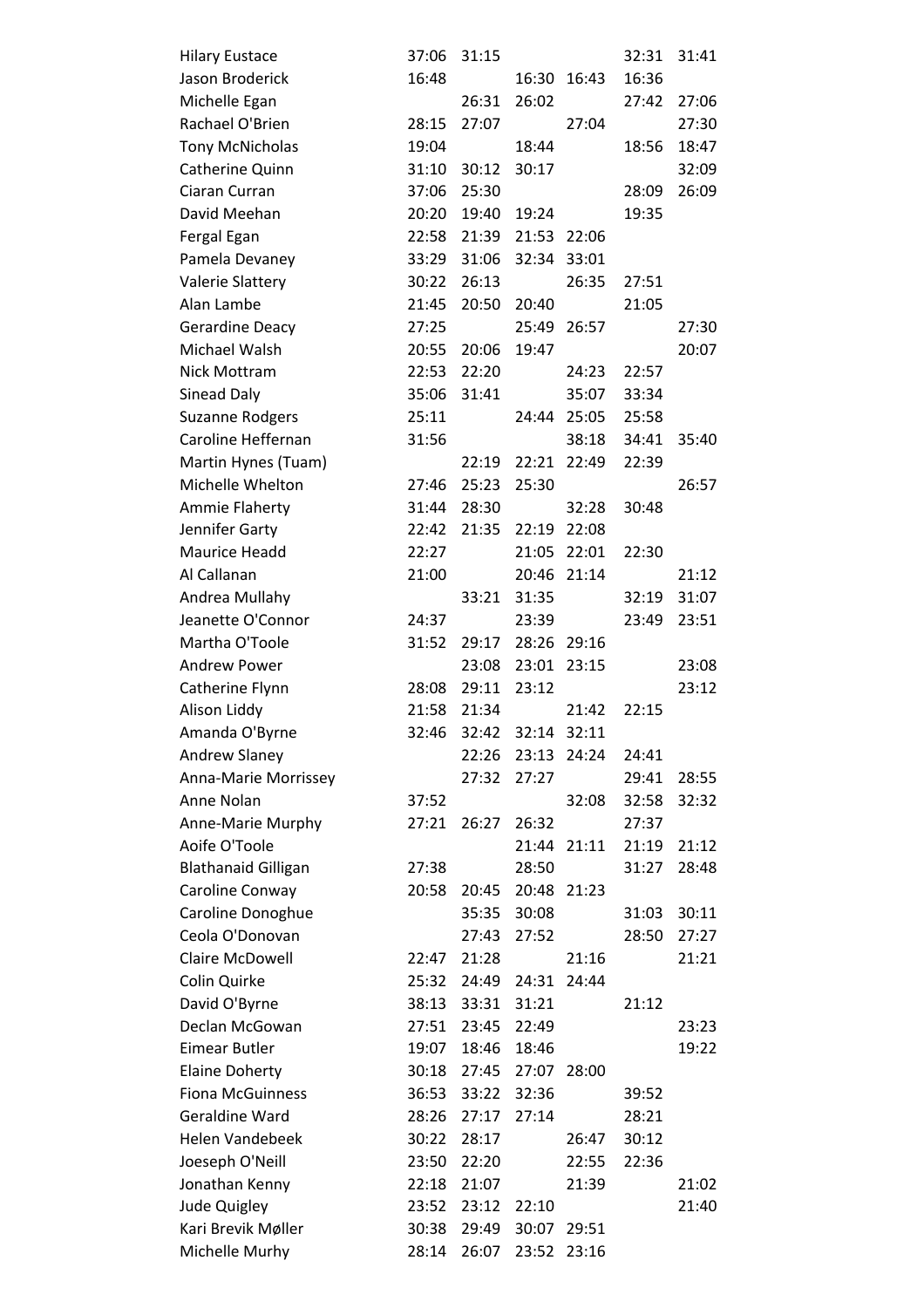| Orla Keady-Giblin       | 27:00 | 26:28 |       |             | 27:15 | 26:32 |
|-------------------------|-------|-------|-------|-------------|-------|-------|
| <b>Patrick Turke</b>    |       |       |       | 24:18 24:09 | 24:17 | 23:35 |
| Philip Reilly           | 26:49 | 23:26 |       | 23:18       |       | 22:24 |
| Sina Flynn              | 30:36 | 28:35 | 27:24 |             |       | 28:47 |
| <b>Teresa Manton</b>    | 41:46 | 38:28 | 38:12 |             |       | 35:52 |
| Tommy Joe Whyte         | 20:36 | 17:48 | 17:49 |             |       |       |
| <b>Brian Geraghty</b>   | 22:40 | 21:06 | 22:32 |             |       |       |
| Marie Reilly            | 23:44 | 23:13 |       | 23:47       |       |       |
| Sean Ward               | 21:45 | 20:37 | 25:17 |             |       |       |
| Laura Canavan           | 31:46 | 28:05 | 27:41 |             |       |       |
| Julie Gallagher         | 28:25 |       |       |             | 36:32 | 35:23 |
| Seamus Walsh            | 19:59 |       | 19:23 |             | 20:40 |       |
| <b>Grainne McGuane</b>  |       |       | 23:39 |             | 24:05 | 23:16 |
| lan Egan                | 17:24 | 17:11 | 16:57 |             |       |       |
| Johnny O'Connor         | 18:15 | 17:45 |       |             | 18:04 |       |
| Mary McHugh             |       | 22:28 |       | 22:46 22:59 |       |       |
| <b>Mick Rice</b>        | 17:34 |       |       | 17:16 24:05 |       |       |
| Sheila Cannon           | 24:34 |       | 23:34 | 23:31       |       |       |
| Caroline Clancy         |       | 22:22 | 19:37 |             |       | 23:22 |
| Patricia O'Loughlin     |       | 29:52 | 28:53 |             |       | 31:41 |
| Miriam Wall             |       | 20:57 | 20:44 |             | 20:53 |       |
| Peter O'Sullivan        |       | 16:27 |       | 16:53       |       | 16:34 |
| Niall Egan              | 21:03 | 20:18 | 20:25 |             |       |       |
| Aideen de Paor          |       |       | 22:03 | 22:29       | 23:10 |       |
| Laura Dillon            | 27:33 |       | 23:53 |             | 24:09 |       |
| <b>Brian Heavey</b>     | 19:39 | 19:15 |       | 19:21       |       |       |
| Maire Doyle             |       | 30:20 | 28:34 |             | 29:43 |       |
| Mura Tierney            |       |       |       | 28:38 30:04 | 29:31 |       |
| Paddy O'Toole           |       | 17:42 | 17:26 | 17:52       |       |       |
| Joe Morrissey           | 17:33 |       | 17:30 |             | 17:41 |       |
| Aidan Hanley            | 19:56 | 19:33 |       |             |       | 19:27 |
| Angela Lydon            |       | 26:29 | 26:05 |             |       | 25:46 |
| <b>Justin Niland</b>    | 32:06 | 30:00 | 17:00 |             |       |       |
| Lilly Muldoon           | 29:26 |       | 28:57 |             | 29:14 |       |
| Nora Regan              |       | 35:35 |       | 35:15       |       | 32:49 |
| <b>Treasa Dooley</b>    |       | 29:42 | 28:19 |             |       | 29:21 |
| Dave Dunne              |       | 19:36 | 19:33 |             |       | 19:28 |
| Kieran Whyte            | 19:22 | 19:12 | 19:13 |             |       |       |
| Aidan Spellman          | 19:13 | 18:40 |       |             | 19:14 |       |
| Angela Welsh            | 28:55 | 27:43 |       |             | 28:32 |       |
| Audrey Kieran           | 28:52 | 29:42 |       |             |       | 27:52 |
| Brenda O'Malley         |       | 39:52 |       | 45:57       |       | 47:23 |
| Christina Murray        |       |       | 33:08 |             | 33:48 | 33:27 |
| Clare Lohan             | 32:51 |       | 31:47 |             | 32:19 |       |
| David Hannon            |       | 22:27 |       | 22:57       | 23:50 |       |
| <b>Elaine Hession</b>   | 30:13 |       | 28:33 | 22:33       |       |       |
| <b>Geraldine Murray</b> | 34:28 |       |       | 33:08       | 32:36 |       |
| <b>Gerard Cox</b>       |       | 27:09 |       | 27:58       | 27:16 |       |
| John Lee                |       |       | 20:57 | 21:10       |       | 21:36 |
| Loretta Ni G            | 34:47 | 29:53 | 30:52 |             |       |       |
| Malgorzata Wronska      |       | 32:27 | 32:28 |             | 33:42 |       |
| Marie Cahill            | 26:46 | 25:33 | 25:10 |             |       |       |
| Marie Lyons             |       | 29:44 |       | 31:52       |       | 28:00 |
| Mary Diviney            |       |       |       | 24:03       | 23:58 | 23:28 |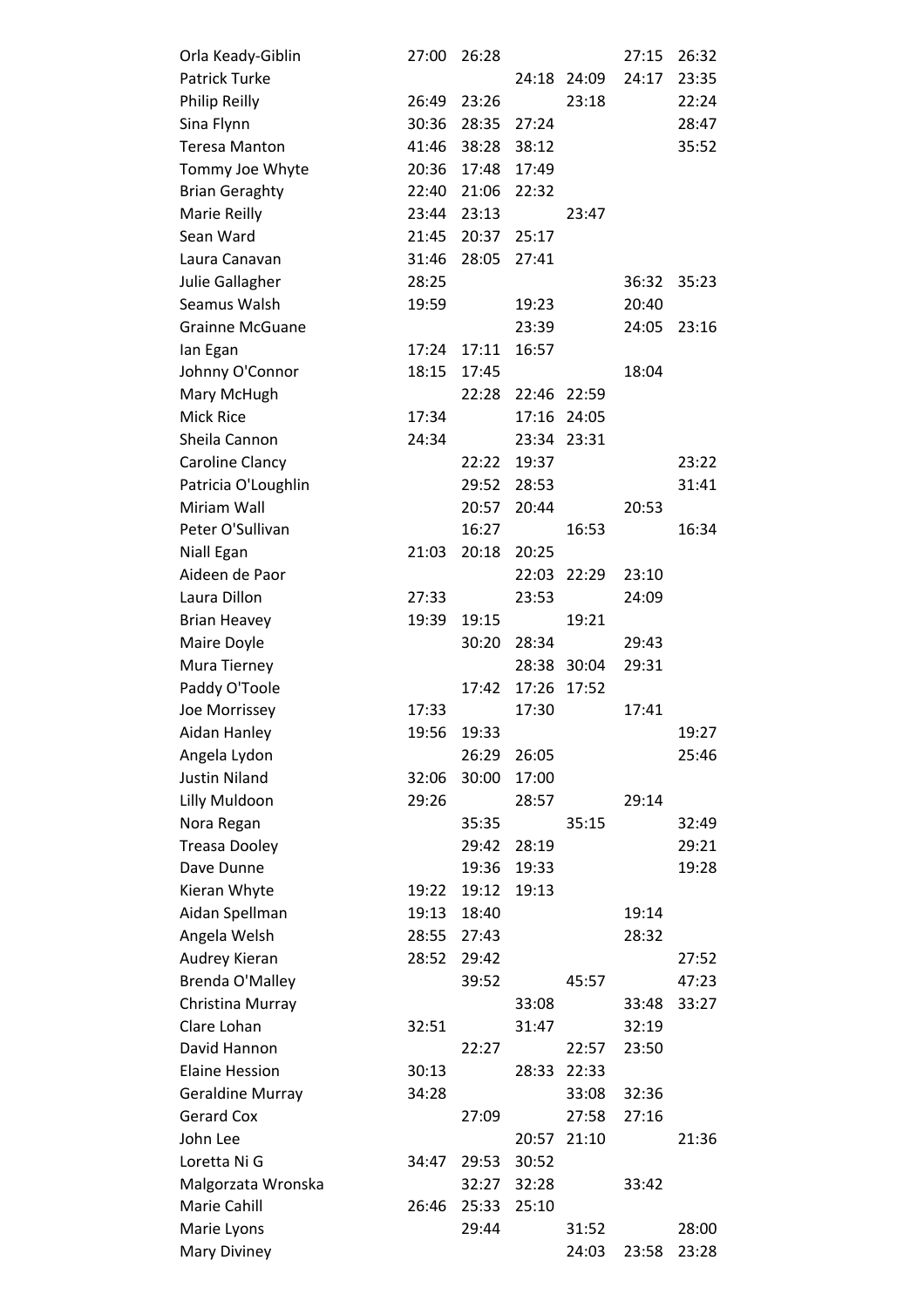| Michelle Hennigan       | 34:26 | 33:17 |       | 22:29       |       |       |
|-------------------------|-------|-------|-------|-------------|-------|-------|
| Paddy Moran             | 23:42 |       | 24:09 | 25:58       |       |       |
| Reamonn Canavan         |       | 20:34 | 20:39 |             |       | 20:36 |
| Ronan Young             | 27:25 |       |       | 25:08 25:37 |       |       |
| Sheila Doyle            | 29:48 | 27:18 |       | 30:22       |       |       |
| Stephanie Reid          | 26:00 | 25:58 | 18:23 |             |       |       |
| Valerie O'Gorman        | 27:56 |       | 25:53 |             |       | 26:24 |
| Martin Kearney          | 20:12 |       |       |             |       | 20:14 |
| Eileen Molloy           |       |       |       | 26:13       | 27:23 |       |
| Dave Greaney            | 25:26 |       | 23:51 |             |       |       |
| Edel Ryan               |       | 26:40 |       | 29:02       |       |       |
| <b>Brian Bruton</b>     | 17:08 |       |       |             |       | 17:36 |
| Nicola Deacy            | 22:21 | 21:37 |       |             |       |       |
| Don Deacy               | 22:20 | 21:25 |       |             |       |       |
| Owen Murphy             |       | 19:01 | 18:45 |             |       |       |
| Fiona Lane              |       | 21:03 |       | 21:01       |       |       |
| Derek Murray            | 16:59 |       | 16:42 |             |       |       |
| Eleanor O'Boyle         | 33:11 | 32:19 |       |             |       |       |
| Sinead Heneghan         | 29:17 |       | 27:46 |             |       |       |
| Rory Brennan            |       |       |       | 25:44       | 25:09 |       |
| Martha Stundon          |       | 23:22 | 23:42 |             |       |       |
| Eve Daly                | 23:29 | 22:50 |       |             |       |       |
| Sarah Fogarty           | 28:54 |       | 28:01 |             |       |       |
| Aengus McMahon          | 22:26 | 22:46 |       |             |       |       |
| Aoife Tuohy             | 26:25 |       | 25:04 |             |       |       |
| Paul Keane (Athenry)    |       | 25:37 |       | 25:54       |       |       |
| Paula Newell            | 27:34 |       |       |             |       | 27:40 |
| Cathal Spellman         | 30:07 | 27:28 |       |             |       |       |
| David Carty             |       | 22:01 |       | 21:44       |       |       |
| Dymphna Scanlon         | 24:09 | 27:17 |       |             |       |       |
| Veronica Gallagher      |       |       |       |             | 27:31 | 25:51 |
| Nicola Burke            | 22:47 |       |       |             | 25:02 |       |
| <b>Carmel Clarke</b>    | 28:58 | 36:23 |       |             |       |       |
| Elaine Boyle            |       | 29:14 | 28:41 |             |       |       |
| Peadar Harvey           |       |       | 17:20 | 20:45       |       |       |
| <b>Tommy Niland</b>     | 17:09 |       | 16:56 |             |       |       |
| Ann King                |       |       | 26:01 |             |       | 25:53 |
| Cathy Ward              | 31:11 | 29:18 |       |             |       |       |
| Ciara Lynch             | 40:44 |       | 39:22 |             |       |       |
| Daren Donohue           | 23:59 | 22:46 |       |             |       |       |
| Deirdre Nic Ginnea      | 29:31 |       |       |             | 29:07 |       |
| Donna Flaherty          | 34:09 |       |       | 32:39       |       |       |
| <b>Feargal Geraghty</b> | 23:59 | 23:06 |       |             |       |       |
| <b>Finn Stonewell</b>   |       |       |       | 18:50 22:33 |       |       |
| Jo Callanan             |       | 19:52 | 20:48 |             |       |       |
| Maggie Pomphrett        | 33:09 | 30:04 |       |             |       |       |
| Mary Furey              | 27:01 | 28:03 |       |             |       |       |
| <b>Niall Stewart</b>    |       |       |       |             | 24:26 | 23:45 |
| Padraic Walsh           |       |       | 22:24 |             | 22:13 |       |
| Sean Saughnessy         | 22:30 | 23:03 |       |             |       |       |
| Shauna Mongan           |       |       |       | 23:15 23:29 |       |       |
| Toni MacCarthaigh       | 20:46 |       | 20:03 |             |       |       |
| Colm Scully             |       |       | 18:46 |             |       |       |
| Maire-Treasa Beatty     | 18:25 |       |       |             |       |       |
|                         |       |       |       |             |       |       |